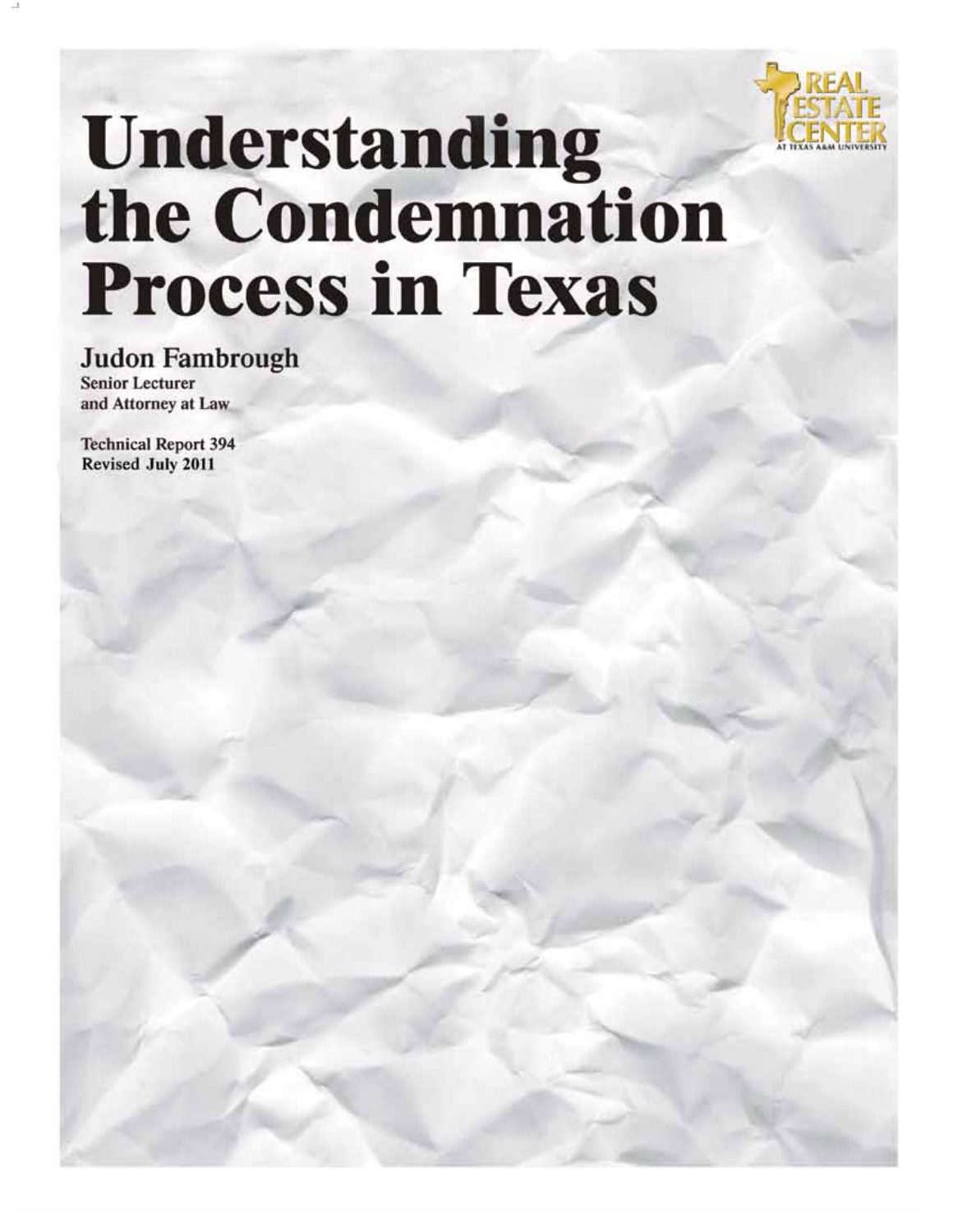## **Understanding the Condemnation Process in Texas**

## **Judon Fambrough**

**Senior Lecturer and Attorney at Law**



Revised July 2011 © 2011 Real Estate Center. All rights reserved.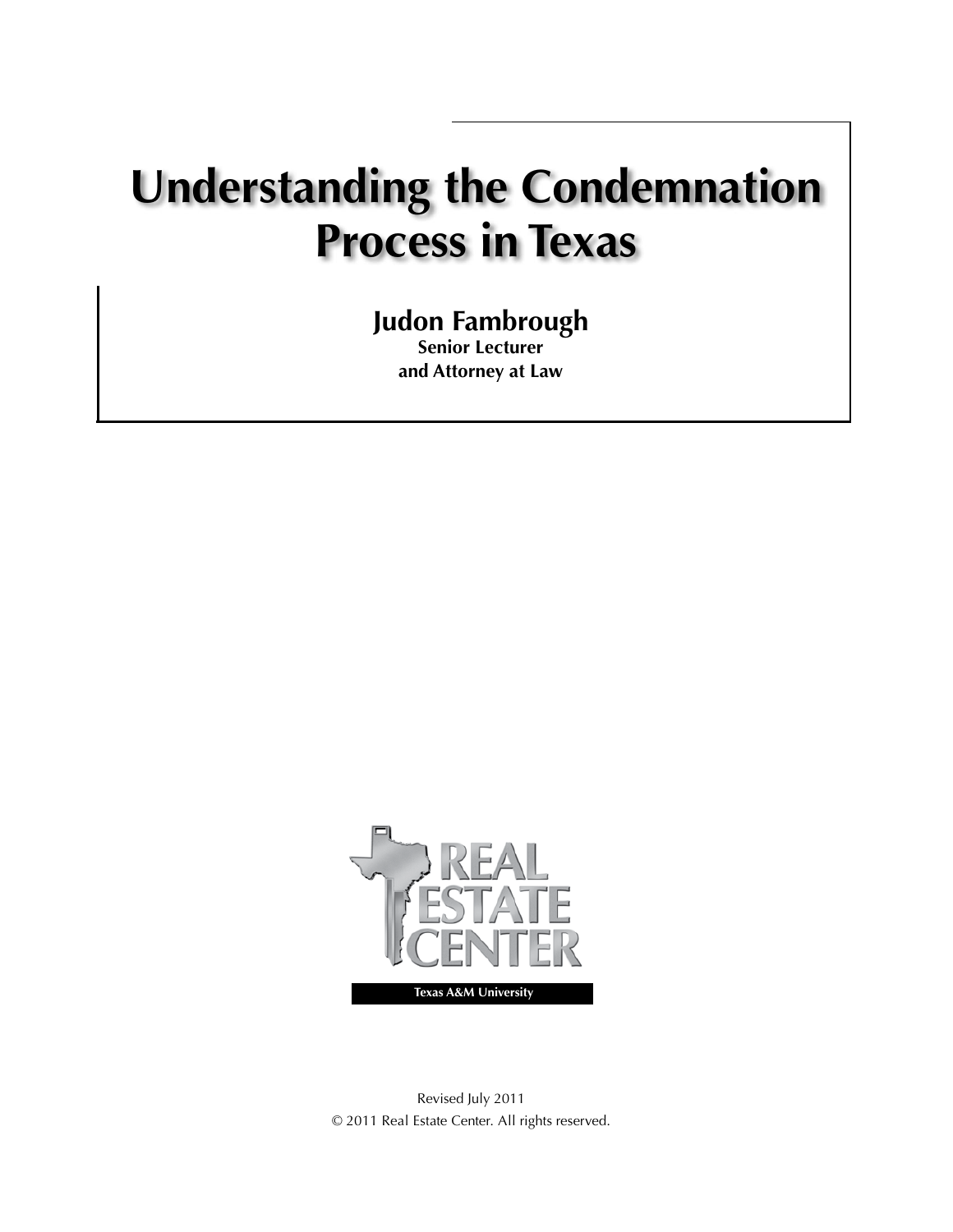### **Contents**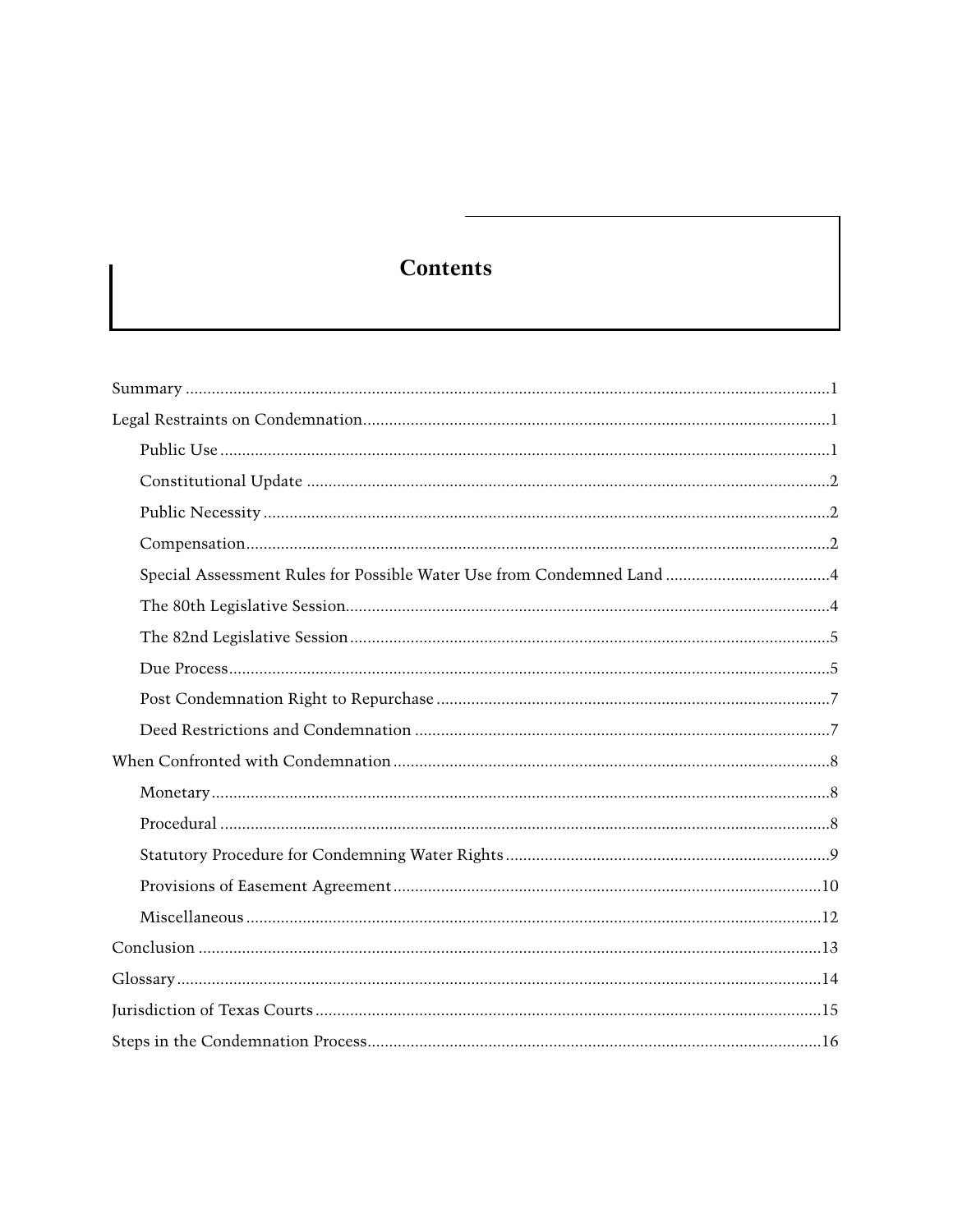#### **Summary**

The appropriation of private property by the government against the will of the owner sounds contrary to the policy of property rights adopted in this country. However, it can happen legally through a process known as condemnation. Many property owners are not aware of their rights when faced with condemnation and thus fail to act in their own best interests.

This publication explains where the power to condemn comes from, which entities have this power, what the condemnation procedure is in Texas and how property rights are best protected.

It should be noted that the taking of property by way of condemnation can sometimes be averted or delayed. One way is to discover a procedural error; another is to enter an out-of-court settlement. Both alternatives, and more, will be discussed.

The terms eminent domain and condemnation often are used interchangeably, but they are not synonymous. There is an important legal distinction. Eminent domain is defined as the power of the sovereign (or government) to take private property for a public use. Condemnation is the procedure by which the taking or appropriation occurs. Thus, the former is the power, the latter is the process. Only those entities on whom the power has been conferred properly may put in motion the procedure for condemning.

The power of eminent domain in this country is a bit unusual in that it is inherent or implied. Neither the Federal nor Texas Constitution explicitly grant this power. Instead, the law assumes or implies that the power exists in the government whenever a public use will be derived.

By the same token, the exact procedure for condemnation is not addressed by either constitution. Only certain limitations on the process are enumerated. For instance, the Federal Constitution states that "due process" must be ensured and "just compensation" must be paid to the owner. The Texas Constitution provides that only "adequate compensation" must be rendered. Due process, as pronounced in the Federal Constitution, applies to all states under the Fourteenth Amendment of the U.S. Constitution. However, this constitutional guarantee does not ensure the citizens of every state a particular form or method of condemnation only that reasonable notice and reasonable opportunity to be heard and to present a claim or defense must be provided. The general condemnation procedure followed in Texas is found in the Texas Property Code (TPC), Chapter 21, Subchapter B.

The right of the federal government to exercise eminent domain within any state is not subject to control by the state legislature. It is subject only to the Federal Constitution and the statutes emanating from it. This report does not include any discussion of the federal government, its agents or other entities delegated the power to condemn land in Texas under federal law.

The right of any entity, be it governmental or nongovernmental, to exercise the power of eminent domain must be authorized by statute. There can be no taking of private property against the will of the owner without a legislative directive. The myriad statutes on both the federal and Texas level delegating this power is beyond the scope of this report. Regardless of the entity having the power to condemn, the prescribed procedure is somewhat similar. This report focuses on the condemnation of pipeline and utility easements because of the quantity of Texas land that will be exposed to this process.

#### **Legal Restraints on Condemnation**

Condemnation is subject to four restraints: (1) public use, (2) public necessity, (3) just or adequate compensations and (4) due process.

#### **Public Use**

*Public use* is difficult to define. No hard and fast rule has been drafted for determining public use in every instance. Instead, each case must be decided on its own merits and in light of the surrounding circumstances. It is sufficient to say that if there results to the public some definite right or use in business or undertaking to which the condemned property is devoted, public use has been achieved.

After 2005, two new statutes provide that, "A governmental or private entity may not take private property through the use of eminent domain if the taking":

- confers a private benefit on a particular private party through the use of the property,
- is for a public use that is merely a pretext to confer a private benefit on a particular private party,
- is for economic development purposes unless the economic development is a secondary purpose resulting from municipal community development or municipal urban renewal activities to eliminate slums or blighted areas or
- is not for a public use.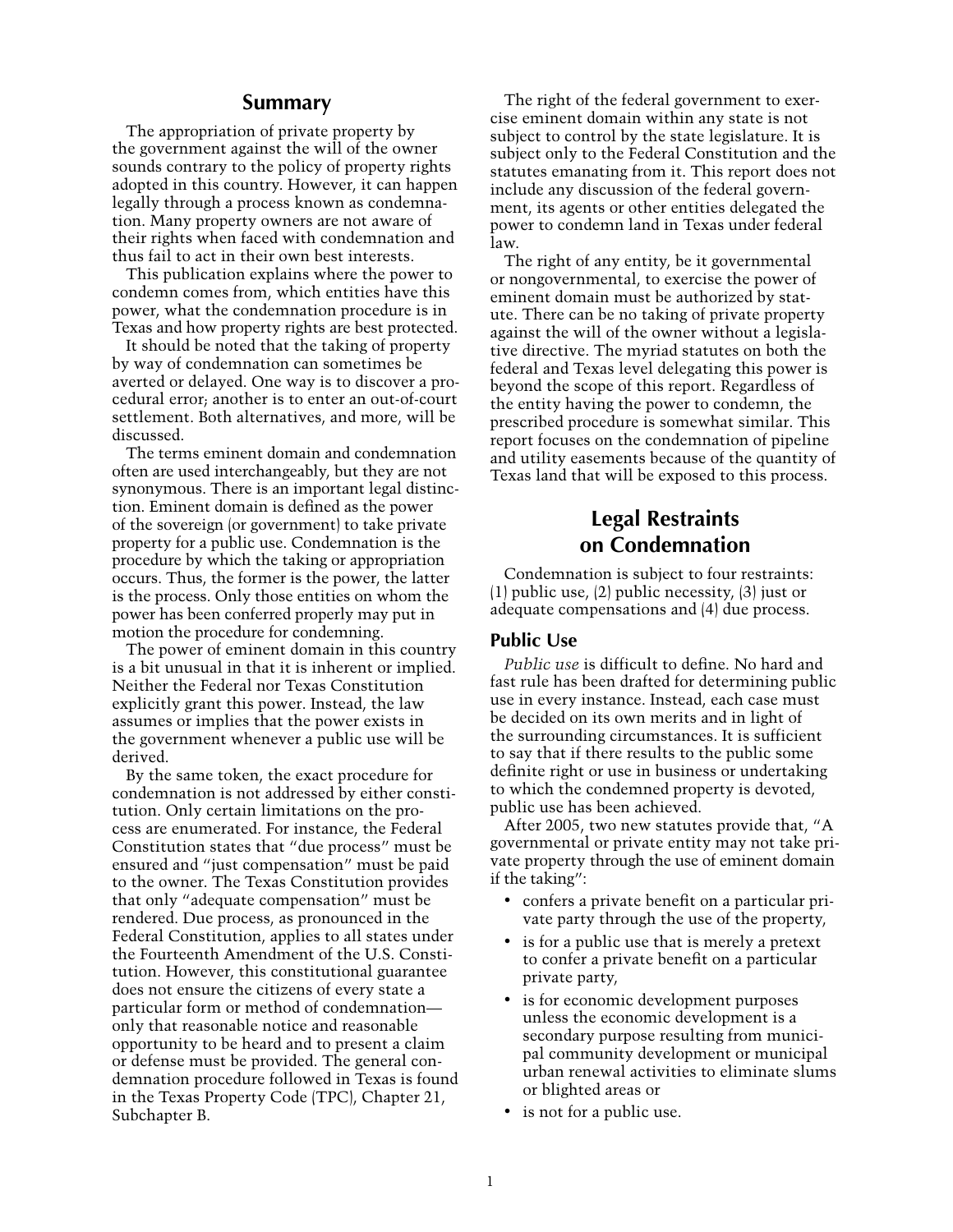The new statute does not affect the authority of the following entities to take private property through eminent domain for:

- transportation projects:
- port authorities, navigational districts, or conservation or reclamation districts;
- water supply, wastewater, flood control and drainage projects;
- public buildings, hospitals and parks;
- utility services;
- sports and community venue projects approved by voters after Dec. 1, 2005;
- common carrier pipelines or energy transporters;
- underground storage operations;
- waste disposal projects; and
- library, museum or related facilities and infrastructure.

The determination by the governmental or private entity that a taking does not violate this new statute does not create a presumption that the taking is valid.

#### **Constitutional Update**

Effective Nov. 3, 2009, Texas voters approved a constitutional amendment further clarifying the term *public use*. The amendment appears in Section 17, Article I. Section 17(a) reads "No person's property shall be taken, damaged, or destroyed for or applied to public use without adequate compensation being made . . . and only if the taking, damage, or destruction is for . . . an entity granted the power of eminent domain under law . . ." The next two subsections elaborate on this language.

 Section 17(b) reads, "In this section, 'public use' does not include the taking of property under Subsection (a) of this section for transfer to a private entity for the primary purpose of economic development or enhancement of tax revenues."

Section 17(c) provides, "on or after Jan. 1, 2010, the legislature may enact a general, local, or special law granting the power of eminent domain to an entity only on a two-thirds vote of all the members elected to each house."

Thus, the constitutional amendment limits the use of eminent domain for a public use.

#### **Public Necessity**

*Public necessity* pertains to the amount of land that can be condemned. The legislature may not authorize, and the condemnor may not legally condemn, more property than is reasonably required to serve the public use. However, the

condemnor's determination of the necessary amount of property is conclusive in the absence of fraud, bad faith or gross abuse of discretion. By the same token, without some constitutional or statutory restraint, the location chosen by the condemnor is final without the showing of bad faith, fraud or an arbitrary or capricious act. Consequently, the condemnor has much latitude in determining the public necessity.

Significantly, a Texas statute limits the type of estate that can be condemned. Section 21.405 of the TPC provides that, as a general rule, no fee simple estate may be condemned except where expressly provided by law. For pipeline and utility companies, this rule generally limits condemnation to no greater interests than an easement.

An *easement* is defined as a right given to an individual, agency or company by a landowner to make a limited use of a portion of the land for a special purpose. The landowner is not divested of title, only a particular use.

#### **Compensation**

As to the element of compensation, Article 1, Section 17, of the Texas Constitution provides, "No person's property shall be taken, damaged or destroyed for or applied to public use without *adequate compensation* being made, unless by the consent of such person; and, when taken, except for the use of the state, such compensation shall be first made, or secured by a deposit of money. . . ."

The word *property*, as used in the context of the constitution, has been construed to mean not only the physical area being condemned but also every right that accompanies and is incidental to it. In the condemnation of an easement, the *property* would include the land subject to the easement plus every interest, both tangible and intangible, attached to it.

Although the Texas Constitution speaks in terms of "adequate compensation," the Texas statutes refer to compensated damages in terms of "market value." *Market value* has been further defined in case law as "the price the property will bring when offered for sale by the one who desires to sell, but is not obligated to sell and is bought by one who desires to buy, but is under no necessity of buying." (See *State v. Carpenter*, 89 SW 2d 194, CT. of Civil App., 1936.)

Because the sale must be free and voluntary, settlements of condemnation awards are not admissible evidence. Likewise, the sales must be so situated in terms of character, location and time that they are relevant to the proceedings at hand. The question of relevancy lies primarily with the presiding judge. It has been held that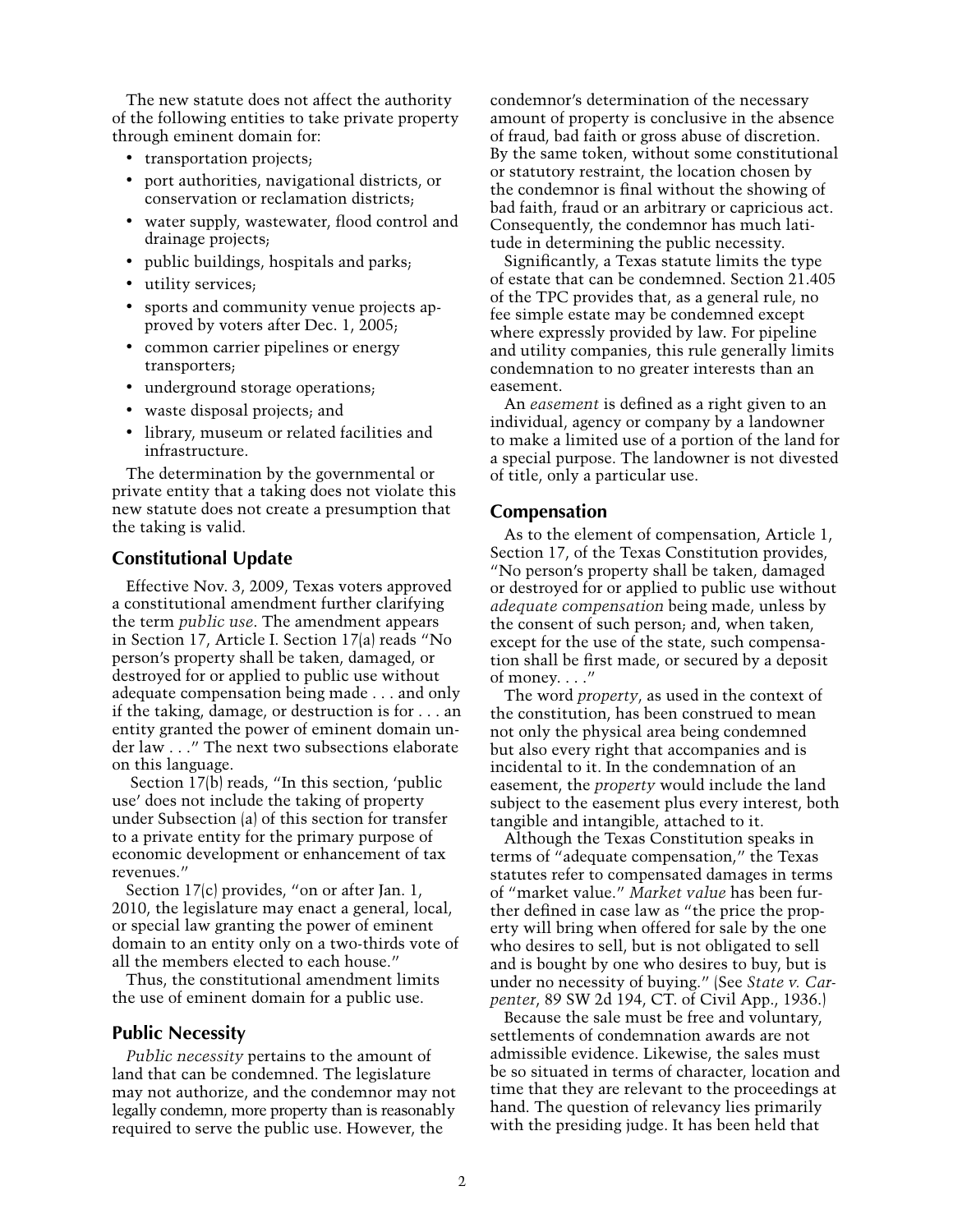sales occurring in the vicinity six years earlier were admissible. Also, the appraised value of land recently subject to inheritance taxes is admissible. However, the value of the property should be adjusted to the time of the taking. Consequently, any enhancement in value from the time of comparable sales to the time the condemnee is divested of possession should be considered in the award.

The issue of market value is not necessarily determined by current usage. Texas law permits the consideration of the highest and best use to which the land can reasonably be adapted in ascertaining market value.

The statutory method for establishing market value depends on (1) whether all of the property owner's land in a certain tract is being condemned or (2) whether only a portion of the tract is being taken.

Section 21.042(b) of the TPC applies when an entire tract is being condemned. It states, "If an entire tract or parcel of real property is condemned, the damages to the property owner is the local market value of the property at the time of the special commissioners' hearing."

Two different approaches are used when a partial taking occurs. Section 21.042 of the TPC presents the statutory approach and the case of *Uselton v. State* (cited later) describes a possible alternative known as the unity-of-use approach.

The statutory approach takes into consideration three determinants: (1) the value of the parcel being condemned, (2) the injury to the property owner's remaining property (sometimes known as special damages) and (3) the benefit to the property owner's remaining property (sometimes known as special benefits).

If a portion of a tract is condemned for the use, construction, operation or maintenance of a state highway system or of a county toll project that is eligible for designation as part of the state highway system, a different approach is used as set forth in Section 21.042(e). The approach is beyond the scope of this publication on pipeline easements.

Special damages sometimes are referred to as "resulting damages, damages to the remainder, consequential damages, or severance damages." All these terms and phrases refer to the decrease in the value of the remaining land stemming from the partial severance. Depending on the circumstances, these damages could include items such as loss of frontage, loss of access to road or highway, loss of access to pastures, loss of access to a source of water, loss of natural drainage, cost of fencing or refencing certain areas, cost of restoration of property, cost of cleanup and other similar expenses.

Special benefits or special assessments are the opposite of special damages. Special benefits are the increases in value to the remaining uncondemned land resulting from a partial severance. Again, depending on the circumstances, these benefits could include items such as increases in values resulting from the leveling of rough land, draining of swamp land, overall drainage improvement, improved accessibility, adaptability of the remaining land to higher and better uses and other similar benefits.

The court determines the final award by adding the market value of the condemned land to any special damages and subtracting any special benefits. If the special benefits exceed the special damages, it would appear that the final award could actually be less than the market value of the parcel taken. This cannot happen under Texas law.

In Texas, as in most other states, the special benefits accruing to the remaining land may be offset only against the special damages and not against compensation due for the land taken. Texas landowners will not receive less compensation than the value of the condemned parcel. The matter of assessing special damages and special benefits may be avoided entirely if the landowner waives all rights to special damages at the beginning of the proceedings. *This precludes the admissibility of any special benefits into evidence.* However, no such waivers are permissible in the condemnation for state highways.

The other approach of assessing market value for a partial taking is called the unity-of-use submission. Theoretically, this method results in the same figure for the market value as the method just described. The Texas Supreme Court approved this method in cases involving a tract of land that commands a higher value when considered as a whole rather than in parts. (See *Uselton v. State*, 499 SW 2d 92, TX. S. Ct., 1973.)

The procedure begins with establishing the value of the complete tract, then the part being condemned. The difference in the two figures yields the value of the uncondemned land *before the taking*. Next, the value of the uncondemned land *after the taking* is determined. (This figure includes any special damages.) The difference between the uncondemned land before and after the taking is then added to the value assessed on the condemned tract. The sum of these two figures yields the compensation due the landowner.

Effective Sept. 1, 2011, any entity wishing to acquire property by eminent domain must disclose to the property owner, at the time the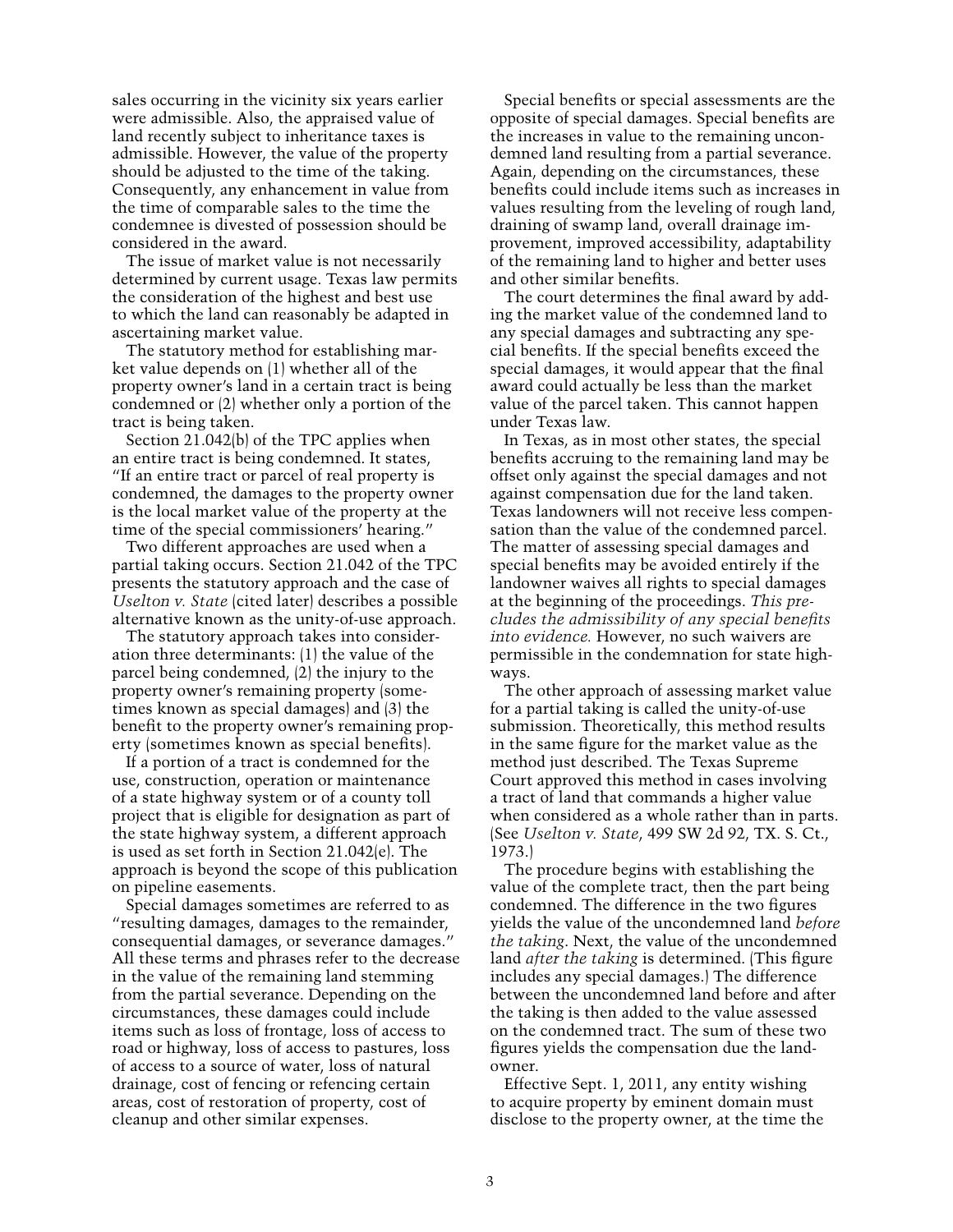initial offer to purchase is made, all appraisal reports produced or acquired during the preceding ten years relating to the determination of the amount of the offer. In turn, the property owner must disclose to the governmental entity all appraisal reports produced or acquired by the landowner in determining the owner's opinion of value. The owner must share the information within ten days after receiving the appraisal report but not later than three business days prior to the special commissioners' hearing.

A subsequent bona fide purchase for value from the condemnor may conclusively presume that all the appraisal reports were properly shared.

Another element of compensation not directly related to the value of the condemned land is relocation expenses administered under the Relocation Assistance Program as described in Section 21.046 of the TPC. The program is patterned after the Federal Uniform Relocation Assistance and Real Property Acquisition Policies Program. Basically, the law allows certain monetary assistance for moving and relocating individuals, families, property of business concerns, farm or ranch operations and nonprofit organizations displaced by the condemnation of their real property.

Also, Section 21.043 of the TPC allows for reasonable moving expenses of personal property being transferred from a place of residence or business to another if the person is not entitled to moving expenses under another law. This allowance can be granted only if the landowner is physically and permanently displaced from a dwelling or place of business. The maximum distance for remuneration of a move is 50 miles, and the amount cannot be greater than the market value of the personal property being relocated.

#### **Special Assessment Rules for Possible Water Use from Condemned Land**

Effective Sept. 1, 2003, Section 21.0421 of the Property Code imposes special rules for assessing damages when a political subdivision condemns land with potential for water development. Basically, the statute requires the admission of evidence regarding the market value of groundwater, apart from the surface of the land, when the political subdivision proposes to condemn fee title to land and the land may be used to provide groundwater for a public purpose.

In such instances, the market value of the groundwater rights being taken must be assessed using generally accepted appraisal methods and techniques. The statute lists eight specific items for consideration including the

quantity of water that may be produced annually as well as its quality.

#### **The 80th Legislative Session**

In 2007, the 80th Texas Legislature passed two bills designed to remedy problems confronting landowners facing condemnation. The first bill, House Bill 2006, later vetoed by the governor, attempted to restore many rights possessed by landowners prior to the Texas Supreme Court decision in 2004. See "This Property Condemned" publication 1710 at http://recenter. tamu.edu/tgrande/vol12-1/1710.html for details. The vetoed bill required:

- a bona fide attempt by the condemnor to purchase the property in lieu of condemnation based on its fair market value and
- an abatement of the condemnation process if no bona fide attempt was made.

In addition, the bill:

- defined the term fair market value,
- provided payment for diminished access and
- required payment of the landowners' attorneys' fees in limit instances.

The other bill, House Bill 1495, better known as "The Landowner's Bill of Rights Statement," became effective Feb. 1, 2008. It requires the attorney general to prepare a bill of rights statement for property owners facing condemnation. The statement must be written in plain language designed to be understood by the average landowner. It must be printed in an easily readable font and type size.

Before the condemnor begins negotiations, it must send a copy of the statement to the property owner's last known address listed on the most recent tax roll via first-class mail. The statement must contain the following five facts or rights:

- you are entitled to notice of the proposed acquisition of your land,
- you are entitled to a bona fide, good faith effort to negotiate the acquisition by purchase in lieu of condemnation,
- you will lose your property once damages are assessed,
- you are entitled to a hearing before the Special Commissioners regarding the fair market value of your property and
- you have the right to appeal the Special Commissioners' award to a court of law.

In addition, the Bill of Rights Statement must describe: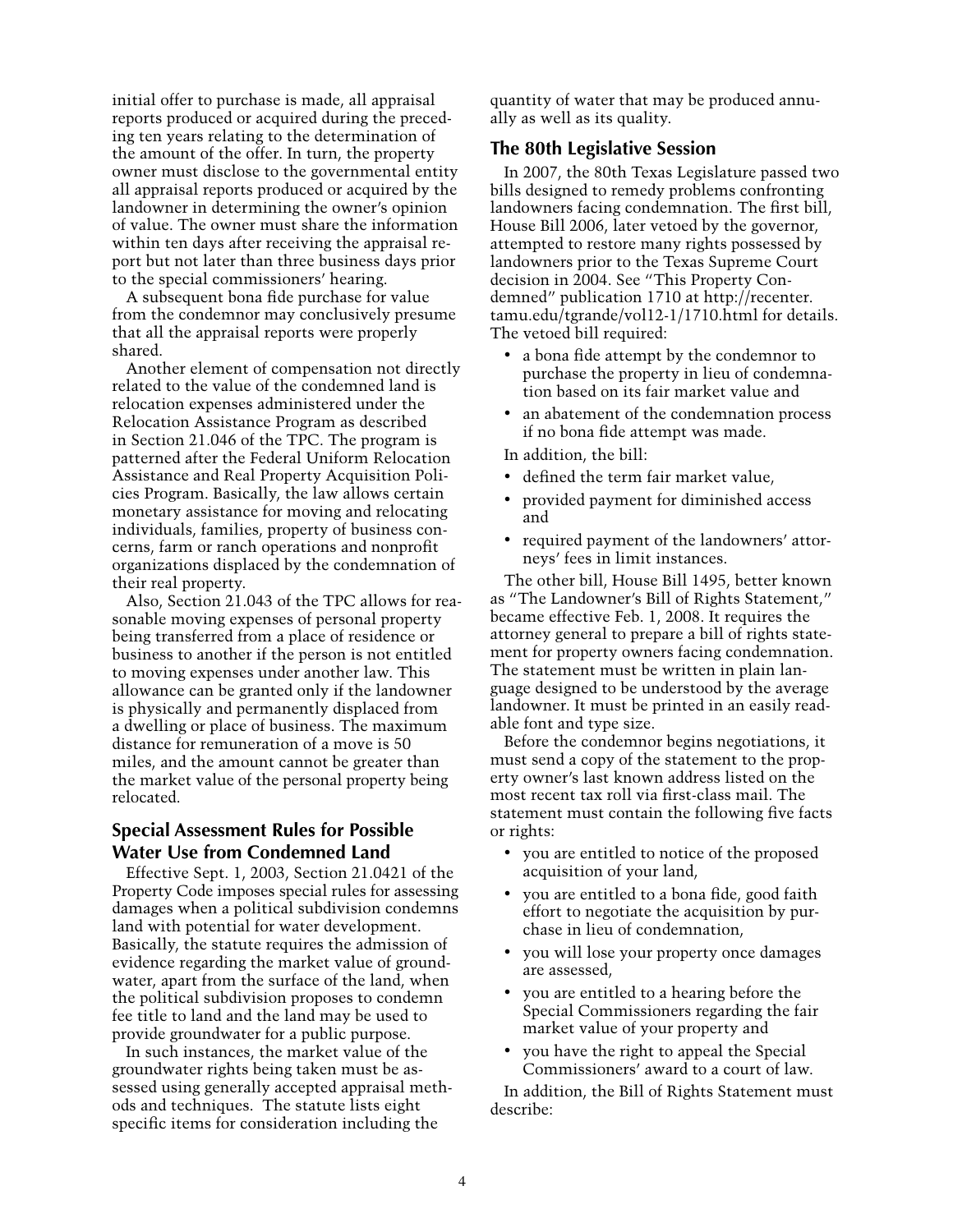- the condemnation procedure,
- the condemnor's obligations to the property owner and
- the property owner's options during the condemnation process, including the right to appeal the amount of damages.

The statement must be placed on the AG's website and on each condemnor's website if the condemnor is a governmental entity and it is technologically feasible.

#### **The 82nd Legislative Session**

Effective Sept. 1, 2011, the law gives landowners the right to construct streets and roads above pipeline easements. Section 22.06.002 of the Government Code allows the construction of streets or roads, including gravel, asphalt or concrete, at any location above the pipeline easement with certain restrictions.

The roads and streets must cross the easement at or near 90 degrees. They may not exceed 40 feet, violate any pipeline regulations or interfere with the operation of maintenance of the pipeline. However, the parties may agree to terms other than those specified.

The property owner must submit plans for the proposed construction of any asphalt or concrete street or road that will be located wholly or partly within the easement at least 30 days prior to beginning construction. Gravel and dirt roads are exempt from this requirement.

#### **Due Process**

*Due process* is a constitutional directive levied against each state. Basically, the condemnee must be provided a reasonable notice and a reasonable opportunity to be heard and to present a claim or defense. These conditions are satisfied in the general condemnation procedure adopted in Sections 21.011 through 21.022 of the TPC. The procedure is divided into three phases or parts: (1) the negotiation between the condemnee and the condemnor, (2) the hearing before the special commissioners and (3) an appeal, if any, from the special commissioner's award.

The **first phase** is completely without judicial involvement. The condemnor is required by law to make a bona fide attempt to purchase the property from the landowner. Only after the parties have failed to agree on the amount of damages can the condemnor begin judicial proceedings. However, no effort to purchase need be made if it is clear the parties could never agree or if the attempt would be futile because the owner suffers under some legal disability. Likewise, where several persons have an undivided interest in the land, failure to agree with any one of them is sufficient cause for the condemnor to petition the court.

Only a bona fide attempt to negotiate damages must be made. The terms of the agreement, location of the easement, the amount of land taken and similar issues must be disregarded at this point of the condemnation process.

Effective July 2, 2004, the Texas Supreme Court ruled that the condemnor no longer needs to make a bona fide attempt to purchase the property based on market value in the first place. The condemnor must make an offer, any offer, to purchase. Once the offer is made, this gives the trial court jurisdiction to proceed to the next stage in the condemnation process if the offer is refused.

Because of the adverse consequences of the Texas Supreme Court ruling, 82nd Texas legislators amended the TPC effective Sept. 1, 2011. Here is a summary of those changes regarding negotiations during phase one.

The condemnor must make a *bona fide attempt* to purchase the property in lieu of condemnation. The amendment does not require an offer based on fair market value. Instead, the condemnor must comply with the following to meet the bona-fide-offer-attempt requirements.

The initial offer to purchase must be in writing and sent by certified mail, return receipt requested. A final written offer must follow no sooner than 30 days later. The initial offer must include copies of all relevant appraisals produced or acquired by the condemnor during the prior ten years.

Before making the final offer, the condemnor must obtain an appraisal, rendered by a certified appraiser, to assess the value of the property being acquired along with the damages to the remainder, if any. The final offer must equal or exceed the amount of this appraisal.

The final offer must include a copy of the appraisal, a copy of the deed or easement sought by the condemnor to take the property and a copy of the required Landowner's Bill of Rights Statement. The landowner has 14 days to respond. Phase two begins if the landowner does not respond or responds unfavorably to the final offer.

In any offer to purchase, the condemnor may not include a confidentiality requirement. In fact, the statute requires the condemnor to inform the landowners that they have the right to discuss the terms of the offer or agreement with others or keep it confidential if they so choose.

**Phase two** begins when the condemnor petitions the court after the final offer is rejected. The condemnor files a petition with the proper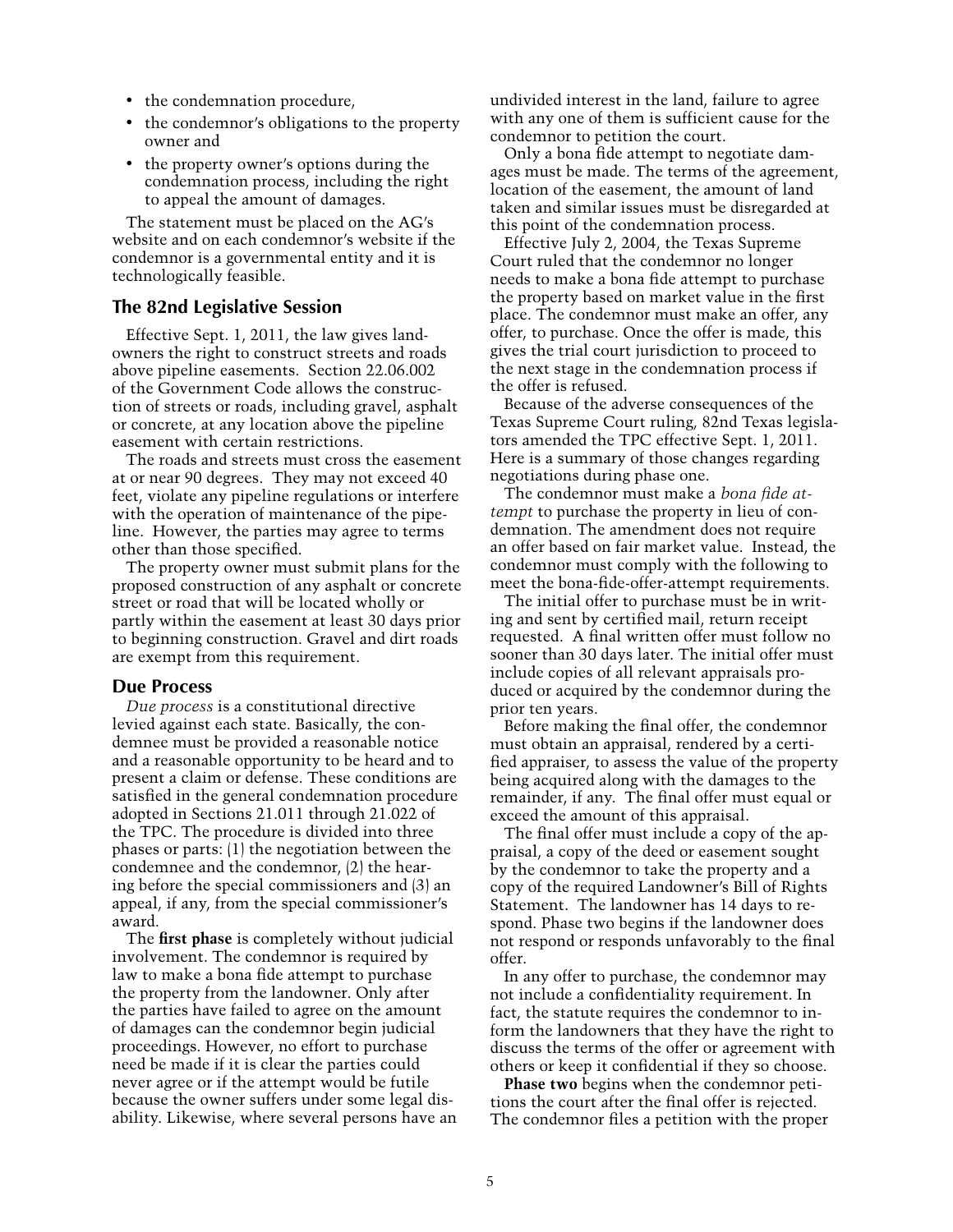court. The petition, a copy of which must be sent by the landowner by certified mail, return receipt requested, must contain six essential elements: (1) a description of the land, (2) a statement of the public use for which the land is being acquired, (3) the name(s) of the owner(s) if known, (4) a statement that the parties have been unable to agree on damages, (5) a statement that the condemnor provided the landowner with a copy of the Landowner's Bill of Rights Statement and (6) that the condemnor made a bona fide attempt to purchase the property as outlined in the statute. If even one of these elements is defective or absent, the proceedings can be dismissed.

After the petition has been filed, the judge appoints three disinterested real property owners who reside in the county (giving preference to those agreed on between the parties) as special commissioners to assess damages. The judge must provide each party a reasonable period to strike one of the three commissioners appointed by the judge. If an appointee fails to serve as a commissioner or is struck, the judge shall appoint a replacement.

The special commissioners will be sworn to assess damages fairly, impartially and in accordance with the law. After this, the special commissioners will set a time and place for hearing the parties. The hearing must be held at the earliest practicable day and in a place as near as practicable to the property in question.

Notices of the hearing, issued by the special commissioners to each interested party, shall be served at least 20 days (excluding the day of service) prior to the date set for the hearing. If the interested party is a minor, deceased or legally disabled, a legal representative shall be served the notice. If the interested party is not a resident, is unknown or elects to hide, the notice may be served by publication.

The hearing conducted by the special commissioners is informal. The Texas Rules of Civil Procedure do not apply; hence, landowners may represent themselves without the aid of an attorney. The special commissioners have the power to compel the attendance of witnesses for the production of testimony, to administer oaths and to punish for contempt. The only issues the special commissioners can legally determine, however, are market value, special damages and special benefits.

Effective Sept. 1, 2011, a new element has been added to the determination of damages. Now, the special commissioners must consider the "material impairment of direct access on or off the remaining property" caused by the taking. This is sometimes referred to as the loss of access. There are some qualifications. Direct access means, according to the statute, "ingress or egress on or off a public road, street or highway at a location where the remaining property adjoins that road, street or highway." It does not include an injury experienced in common with the general community such as indirect travel routes or traffic diversion. The loss of access must be specific to the property condemned.

Again, the propriety of the taking cannot be questioned at this stage. When the special commissioners reach a decision, their assessment is placed in writing, dated, signed and filed with the judge having jurisdiction. If a mutual accord among the special commissioners cannot be reached, the majority—two out of three—control.

The **third and final phase** begins with an appeal, if any, from the special commissioner's award. If either party is dissatisfied with the award, that party must file formal written objections with the appropriate judge before the first Monday following the twentieth (20th) day after the filing of the special commissioner's award. The proceedings then become a matter for a trial in the county court at law or district court. The case will be tried solely before the judge unless a jury trial is requested. If a jury is convened, it will be composed of six jurors. If no objections are filed within this designated period, the award becomes final and unappealable.

The appellate trial at the county or district court is quite different from the commissioners' hearing. Here the Texas Rules of Civil Procedure apply. Consequently, an attorney will be needed to represent the landowner. Also, the judge may sit with a six-member jury. The jury will determine the facts—namely, the amount of damages. The judge will determine the legal propriety of the taking if brought into issue. This is the first time the question of the taking can be legally raised and determined. And lastly, the appeal is *de novo*. This simply means that a complete, new trial will transpire. No evidence of the prior special commissioners' hearing, including the final award, is admissible. The special commissioners may even be called as witnesses.

Before going to the special commissioners' hearing and also before appealing the special commissioners' award, the landowner needs to be aware of some critical facts. First, any fees the landowner incurs throughout the proceedings, such as attorneys' fees or appraisers' fees, generally must be borne by the landowner. Landowners can never recover these expenditures from the other party except in limited circumstances.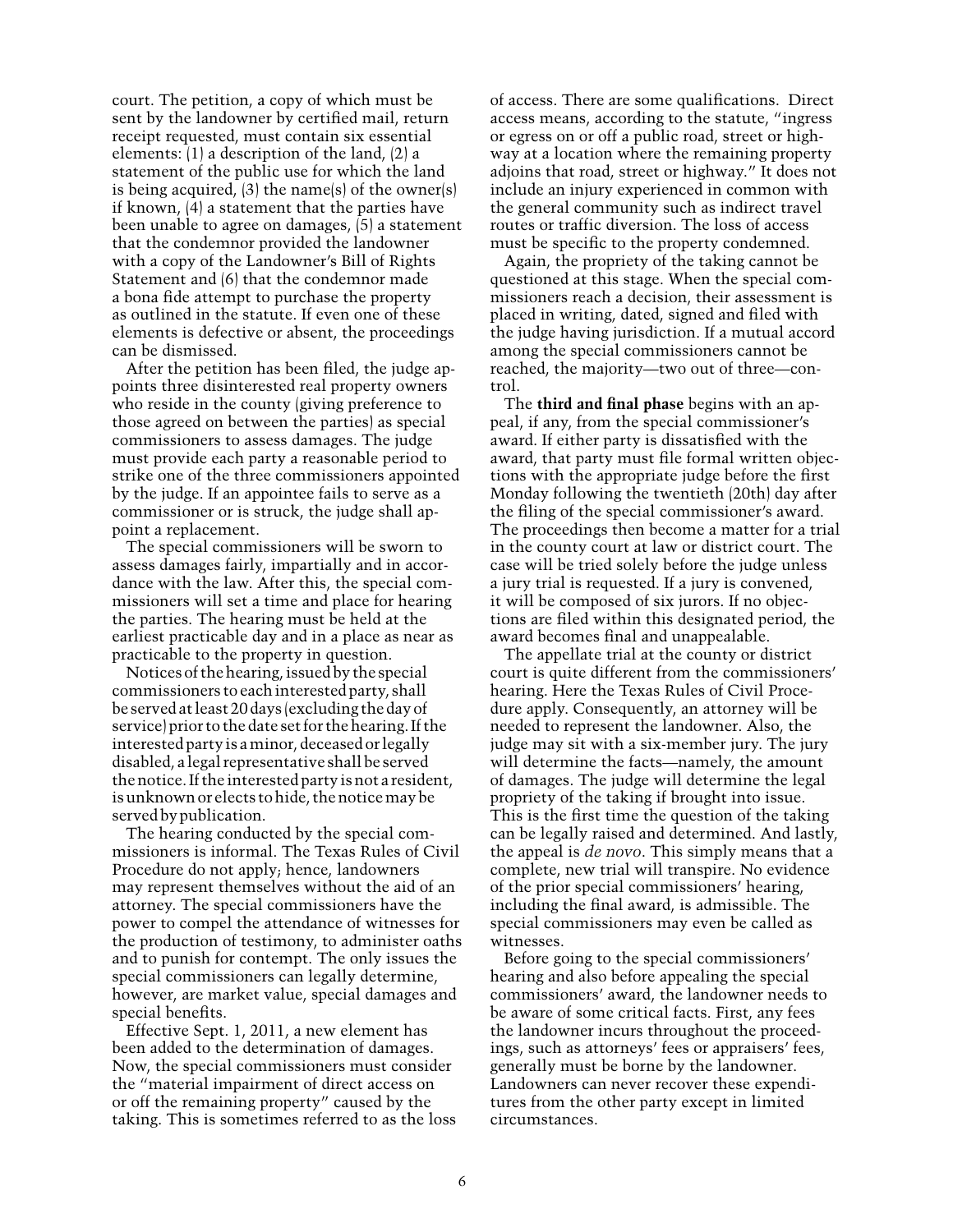For example, effective Sept. 1, 2011, Texas legislators added statutory procedures to ensure the condemnor complies with bona-fide-offer requirements. Basically, the court must order the condemnor to pay certain costs and expenses when the matter is appealed into the third stage (or phase three), and the court determines that the condemnor failed to make a bona fide offer as required by the statute in phase one. In such instances, the court must (not may) abate (stop) the suit and order the condemnor to (1) make a bona fide offer, (2) pay all court costs and (3) reimburse the landowner for reasonable attorney's fees and other professional fees incurred directly related to the violation.

Secondly, should the final award from either the special commissioners or the trial court be less than or equal to the condemnor's offer to the landowner before the proceedings, the landowner must pay, in addition to attorneys' and appraisers' fees, all court costs. However, if the award from either the special commissioners or trial court is more than the condemnor's final offer, the condemnor must pay all court costs but not the condemnor's attorney and appraiser fees.

And finally, it would be helpful for the landowner to know that the condemnor can take possession of the land any time after the special commissioners file their award, with the judge having jurisdiction. This is true whether the special commissioners' award is appealed or not.

To take possession, the condemnor must first post the amount of the special commissioners' award with the court clerk or give it to the landowner. In addition, the condemnor must post with the court clerk a sum (1) equal to the award or (2) a surety bond for the same amount. Also, the condemnor must execute a bond with two or more sureties with the same clerk. The added security is to ensure an adequate source of collateral for any subsequent damages that may be adjudged against the condemnor.

If the landowner intends to appeal the case, it would be wise to refuse acceptance of any part of the award and to have all the award posted with the court clerk. By either accepting the money or by drawing down the posted award, the only issue the court can address on appeal is the amount of monetary consideration due the landowner for the taking. The issue relating to the propriety of the taking is forfeited. Also, any objections to prior procedural irregularities are waived.

#### **Post Condemnation Right to Repurchase**

The 78th and 82nd Texas Legislatures affirmed the right of landowners, their heirs, successors and assigns, (landowner) to repurchase the property if certain contingencies occur. The condemnor must inform the landowner of this right when the property is acquired. Without going into details, the landowner has the right to repurchase the property when any of these three events occurs:

- The public use for which the property was acquired is canceled before the property is used for that public use.
- No "actual progress" is made toward the public use for which the property was acquired within ten years of the acquisition. Note that the term "actual progress" is defined in the statute with seven examples of when actual progress occurs.
- The property becomes unnecessary for the public use for which it was acquired or a substantially similar public use before the tenth anniversary date of the acquisition.

A district court may determine whether any of these events have occurred in a suit filed by the landowner. Likewise, the landowner may request the condemnor to make such a determination after ten years from the time of the taking. The condemnor must respond within 90 days.

The entity owning the property must notify the landowner within 180 days after one of the events occurs, triggering the right to repurchase. The landowner has 180 days after receiving the notice to inform the entity of his or her intent to reacquire the property.

Effective Sept. 1, 2011, the repurchase price is the amount paid to the landowner at the time the property was acquired by the condemnor, not the fair market value at the time of the repurchase. Also, unless otherwise specified, the new statute places a one-year limit, for the most part, on the time for the landowner to repurchase. After that, the condemnor is free to sell the property to a third party.

#### **Deed Restrictions and Condemnation**

A frequent question regarding condemnation is whether the condemnation of land automatically cancels any deed restrictions on the property. Chapter 21 of the Property Code is silent on the issue.

Section 361.142 of the Texas Transportation Code is very specific. This statute that deals with turnpikes and toll projects provides that covenants, conditions, restrictions or limitations affecting property acquired in any manner, including condemnation, do not impair the ability to use the property for a purpose authorized by the chapter.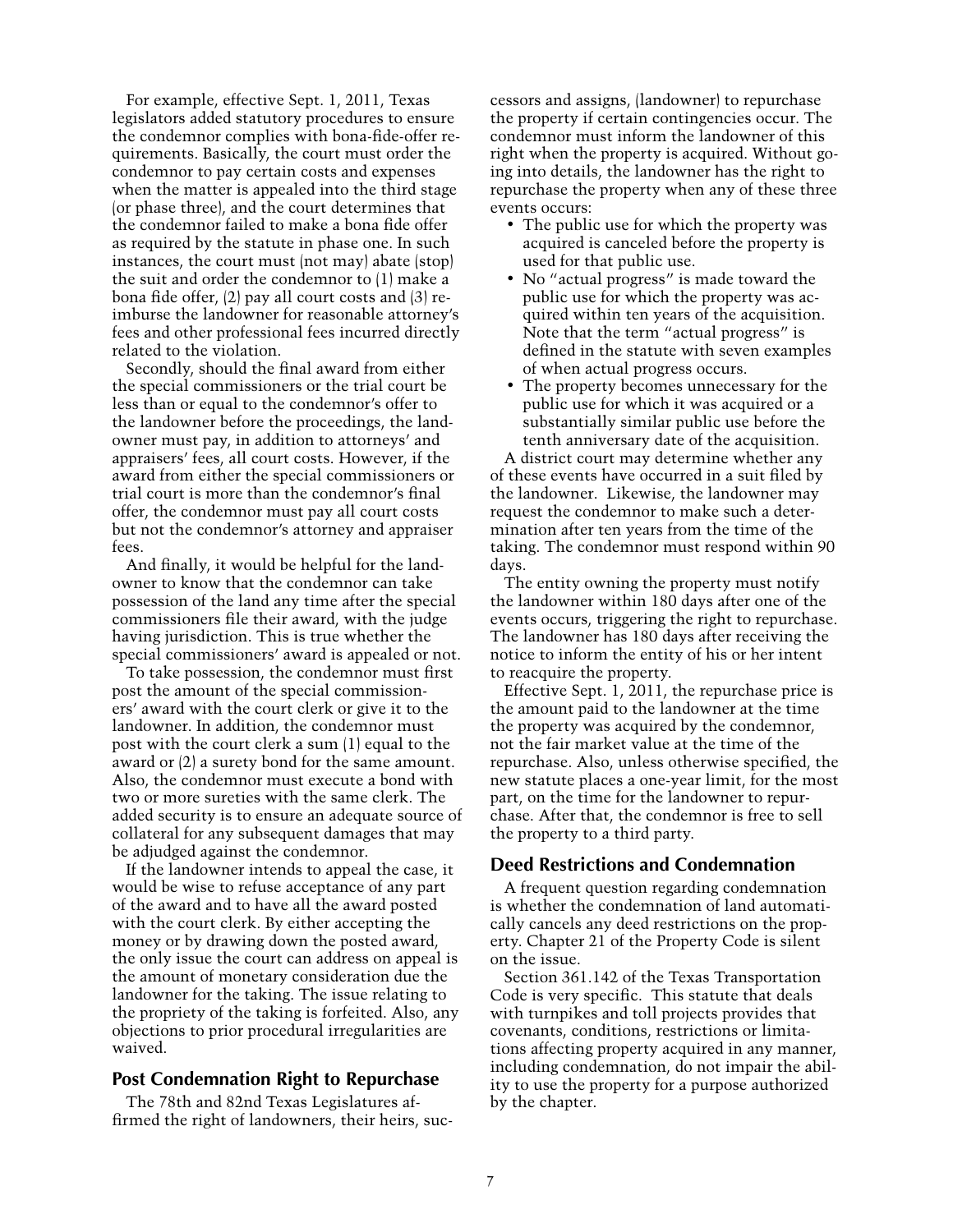Section 227.041(a) of the Trans-Texas Corridor Statute gives the Trans-Texas Corridor authorities the "same power and duties relating to the condemnation and acquisition of real property" as is given to the turnpike authorities under Section 361 of the Texas Transportation Code. Thus, it appears that any covenants, restrictions or limitations are not binding on any property acquired in any manner by the Trans-Texas Corridor authorities either.

Effective Sept. 1, 2005, SB 7 amends Section 6, Chapter 178 of Article 3183b-1 and sheds more light on the question. The new statute requires special notices to be sent to landowners when charitable corporations seek to condemn or purchase their real property for a use not in compliance with existing deed restrictions. Before the charitable corporation initiates condemnation proceedings or records the deed, it must provide written notice by certified mail to the owner(s) that the corporation seeks to acquire or purchase the property for a use that may contravene the existing deed restrictions. The wording of the statute may require the same notice be sent to all landowners within 200 feet of the property being condemned or purchased.

#### **When Confronted With Condemnation**

The following items are some of a landowner's alternatives when all or a part of the owner's land is being considered for condemnation. For convenience, the alternatives have been divided into four categories. They are: (1) monetary, (2) procedural, (3) provisions of the easement agreement and (4) miscellaneous.

#### **Monetary**

Many times landowners concentrate solely on the amount of payment they will receive. This is a natural inclination because the first two stages of the condemnation process are limited to this question. However, the landowner may choose to focus on the provisions of the easement agreement rather than striving entirely for a higher payment.

Because the burden of proving a higher market value than the initial offer lies with the landowner, an appraiser and possibly an attorney are indispensable. However, professional fees generally are not recoverable in any judgment. Hence, the landowner could easily become a net loser if the fees are not offset by a higher award. Finding an attorney who would take the case on a contingency fee basis is an alternative to the dilemma.

To ascertain whether to employ professionals, the landowner may wish to find out what the special commissioners and the prior trial courts have awarded for comparable land in the county. Likewise, the appraisal reports disclosed by the condemnor should be scrutinized closely. Landowners may compare offers of compensations with other landowners because confidentiality cannot be required. If the condemnor's offer appears to be similar to these figures, the landowner may wish to concentrate on the provisions of the easement agreement.

#### **Procedural**

Landowners should scrutinize the condemnation process to ensure that due process is met. Many of the following items can be cured by the condemnor and the condemnation process continued. These procedures may improve the landowner's chances of getting a more favorable out-of-court settlement.

**Check condemnor's credentials.** Before attempting to negotiate, the landowner may choose to check the authenticity of the condemnor's power of eminent domain. In all probability, the condemnor possesses such power as a result of the frequency with which it has been delegated in Texas.

For example, Section 111.00 *et seq.* of the Texas Natural Resources Code is one of the empowering statutes for pipelines. Generally, any company or corporation qualifying as a *common carrier* in Texas has the right to enter and condemn all or part of land, rights-of-way and easements. This right extends to the property of any person or corporation, if the property is necessary for the construction, maintenance or operation of the common carrier pipeline.

To qualify as a common carrier, the company or corporation must be in the business of transporting oil, gas or coal for *public hire*. However, the power to condemn applies only to property necessary for the pipeline transportation system and does not apply to property for equipment used for other purposes.

In addition, natural gas, electric current and power corporations in Texas have the right and power to enter, condemn and appropriate land, rights-of-way and easements. The right and power also extend to the property of any person or corporation if the property is necessary to operate lines at and between different points in Texas as is necessary for its purposes. The statutes delegating this right and power are located in Articles 1435 and 1436 of the Texas Revised Civil Statutes.

Although common carrier pipeline companies and gas or electric power companies must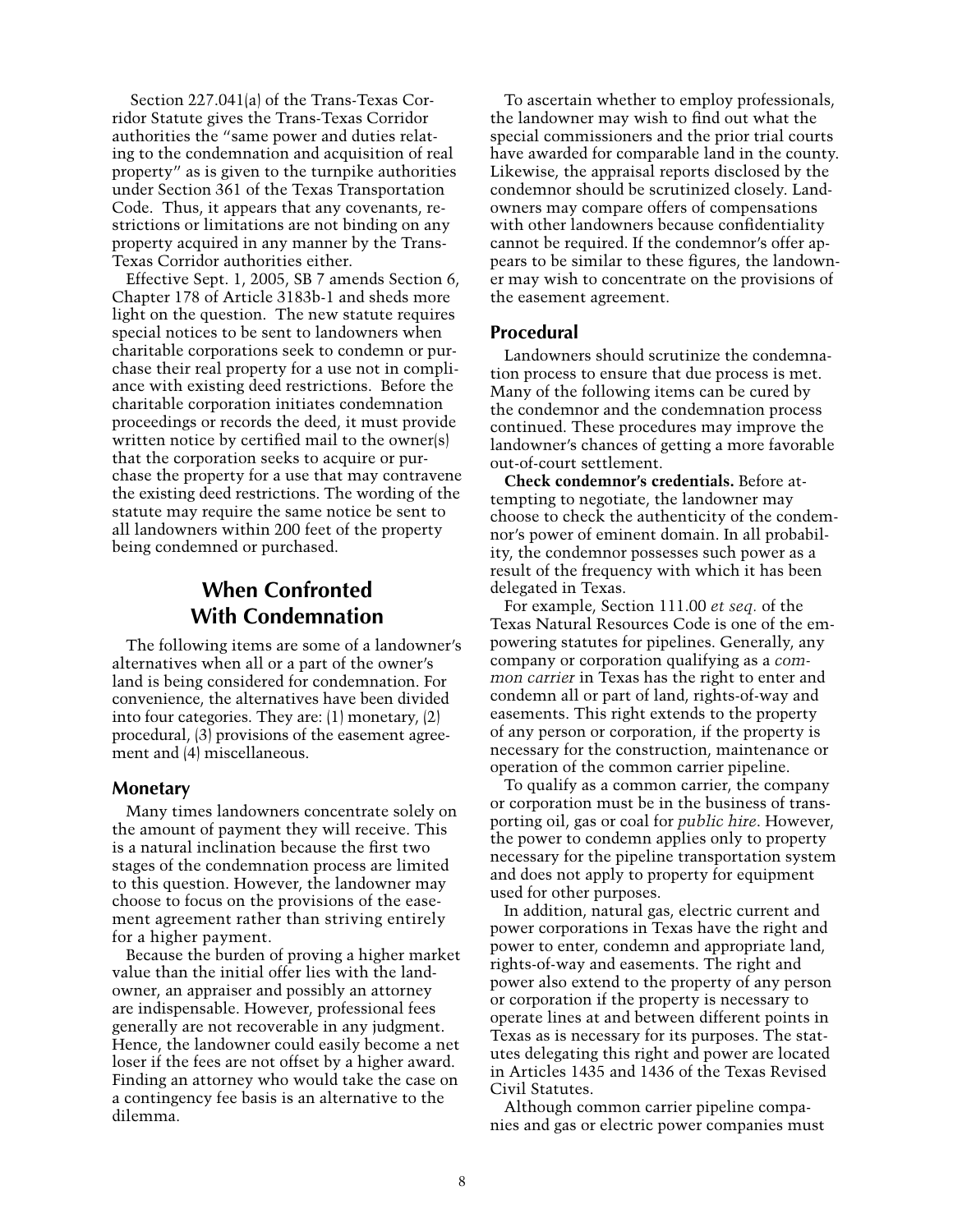follow the same general procedure for condemning private land, common carrier pipeline companies must obtain a permit from the Railroad Commission of Texas before operating any pipeline or gathering system in this state. Rule 70 of the Texas Railroad Commission was implemented to ensure that any proposed lines will be laid, equipped and managed to reduce the possibility of waste and to ensure compliance with the conservation laws and rules of the commission.

When the condemnee challenges the right of the company to condemn the property, the condemnor must show that a determination of convenience and necessity to serve the public has been made for the project in question by the governing body, the board of directors or other authority having the power to speak and act for the condemnor. The determination must be shown by some affirmative action such as a resolution from the board of directors declaring the convenience and necessity or other similar actions. When challenged by the condemnee, the condemnor must be prepared to introduce such evidence to establish the jurisdiction of the court.

**Right to enter and condemn.** A frequently asked question is "When is the condemnor legally allowed to enter and survey the land?" In the statutes just cited, the law gives the companies the right to enter and condemn. Generally, the right to enter arises whenever the condemnor first proposes to take the land. Some landowners have objected and forcibly rejected condemnors' attempts to enter their land. However, the condemnor can get a temporary or permanent restraining order to prevent the landowner from interfering with the condemnor's activities.

Before a condemnor enters to begin any actual operations, the landowner may choose to document the condition of the property with comprehensive photographs of the area.

Section 24.044 of the TPC gives the property owner some protection. If the court determines that the condemnor who has taken possession of the property pending litigation did not have the right to condemn, the court may award damages resulting from the temporary, unauthorized possession.

**Statutory procedure.** To properly ensure due process, the landowner should check the condemnor's adherence to the following statutory procedural guidelines.

• Effective Sept. 1, 2011, a new wrinkle was added limiting the continued right of entities having the power to condemn. Section

2206.101 of the Texas Government Code requires all entities having the power of eminent domain prior to Dec. 31, 2012, to file a letter with the comptroller stating it is authorized to exercise the power and identify each provision of the law granting the power to the entity. The letter must be sent no later than Dec. 31, 2012, by certified mail, return receipt requested. If the letter is not sent by the end of 2012, the entities' authority to condemn expires Sept. 1, 2013. Any landowner involved with condemnation after Sept. 1, 2013, should check with the comptroller to see if the letter was filed. Otherwise, the entity has no power to condemn.

- Did the initial petition filed with the court contain these six essential elements: (1) description of land, (2) statement of public use for the taking, (3) name or names of owners, if known, (4) statement that the parties have been unable to agree upon damages, (5) a statement that the condemnor provided the landowner with a copy of the Landowner's Bill of Rights Statement and (6) that the condemnor made a bona fide attempt to purchase the property as outlined in the statute?
- Did the condemnor make an affirmative determination of convenience and necessity to serve the public for the particular project in the passage of a resolution by the board of directors or some similar means?
- • Were notices given to all parties and served at least 20 days in advance of the date set for the special commissioners' hearing?
- • Were all the special commissioners sworn in before the hearing began?
- Did at least two of the three special commissioners concur and sign the final award?
- Did the special commissioners file the award with the appropriate judge and with the court clerk?

#### **Statutory Procedure for Condemning Water Rights**

Effective Sept. 1, 2003, Section 21.0121 of the Property Code imposes specific procedural guidelines on political subdivisions when they propose to condemn groundwater or surface water rights.

In the petition filed with the court, the political subdivision must state and subsequently prove the following five elements. The political subdivision has:

1. prepared a drought contingency plan,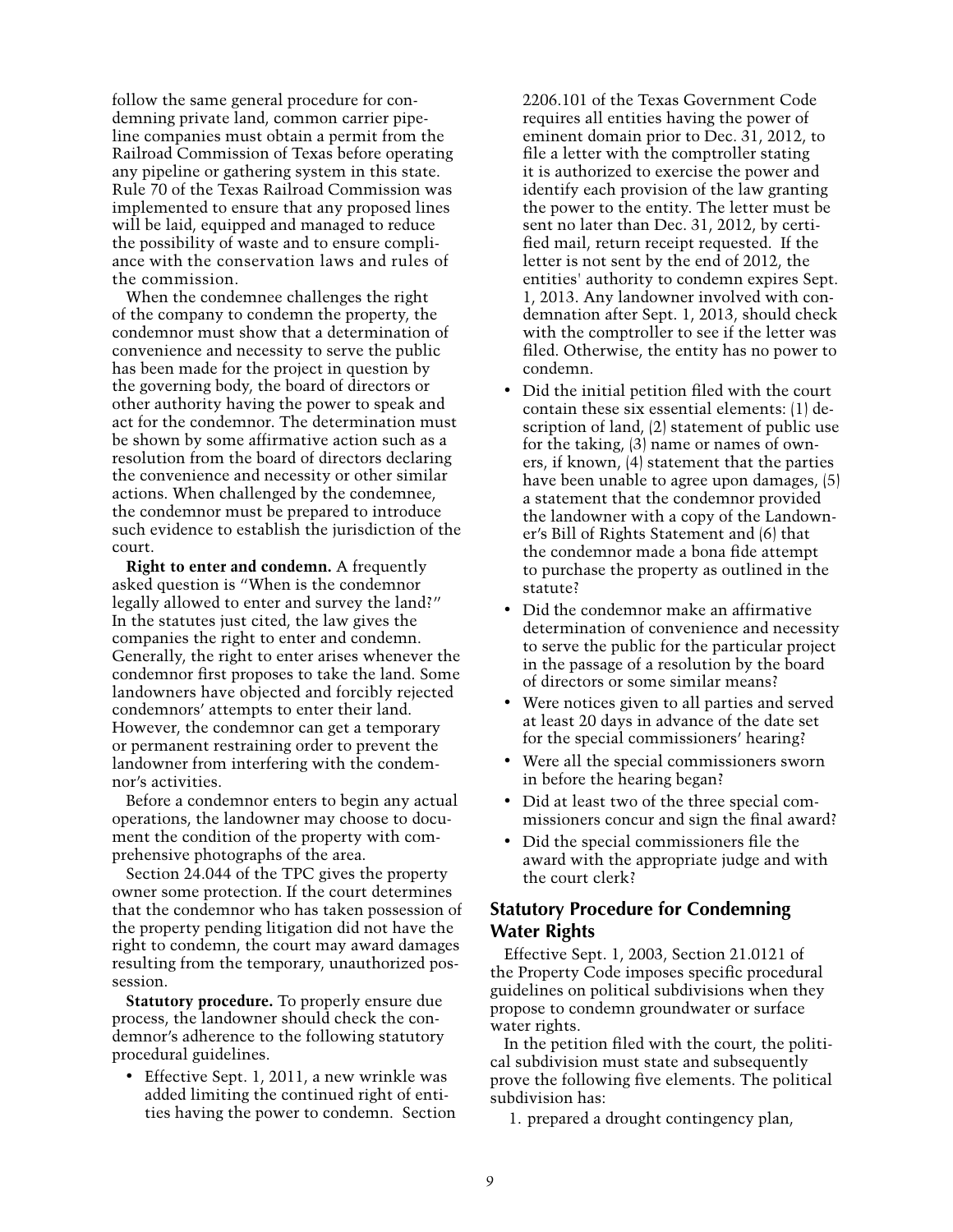- 2. developed and implemented a water conservation plan for the highest practicable level of water conservation efficiency,
- 3. made a bona fide good faith effort to obtain alternative water supplies,
- 4. made a bona fide good faith effort to acquire the water rights being condemned by purchase or lease and
- 5. shown that it needs the water to provide for its domestic needs within the next ten years.

The importance of who sits on the special commission cannot be overemphasized. Recently, Section 21.019 of the TPC was amended to curb a practice of condemnors dismissing a condemnation action to have it re-tried before a different combination of special commissioners. Section 21.019(b) of the TPC provides that if a court hears a motion to dismiss a condemnation proceedings, the court shall make an allowance to the property owner for reasonable and necessary fees for attorneys, appraisers, photographers and other expenses incurred by the property owner up to the date of the hearing.

A party may not dismiss a condemnation proceedings after the special commissioners have made an award in an effort to obtain a lower award. In such cases, if the condemnor dismisses and refiles to condemn substantially the same property, the court will not appoint new commissioners. Instead the award of the first proceedings will be entered. In addition, according to Section 21.020 of the TPC, the court shall award the property owner three times the amount of all the expenses and fees allowed the property owner prior to the dismissal of the first proceedings.

To ensure the judge appoints the special commissioners according to the statute, here are some items to remember.

- Did the judge provide a list of the potential appointees to the parties prior to their appointment so that the judge's appointments gave preference to the ones chosen by the parties?
- Did the judge give each party the opportunity to strike at least one appointee?
- • Did each of the special commissioners reside in the county?

#### **Provisions of Easement Agreement**

The negotiation of the terms of the agreement may be the most important aspect of the condemnation process. The agreement will govern the rights and duties of the parties long after the condemnation is finished. Because an easement or right-of-way constitutes an interest in land, it is imperative that all aspects of the agreement be placed in writing. Section 26.01 of the Texas Business and Commerce Code provides that no promise or agreement involving a contract for the sale of real estate is enforceable unless the promise or agreement is in writing and is signed by the person to be charged with the promise or agreement.

Many of the following items cannot be included in the agreement if the condemnor takes the issue of market value to court. The landowner may attempt to negotiate some of the items in lieu of a possible higher judicial award.

The following checklist may be used by the landowner as a guide for negotiations.

- Is the proposed location of the easement or right-of-way for the pipeline or utility line accurately described in the agreement? The agreement should contain more than just the legal description of the property it crosses. Otherwise the condemnor may choose to place the utility line anywhere on the described property.
- Has the width of the easement or right-ofway been specified? Some landowners prefer to negotiate two easements—one a fairly wide, temporary working easement and the other, a more narrow, longer-term easement. These easements should be surveyed and clearly marked before operations begin.
- • Does the agreement provide when the easement will terminate? Any easement reverts to the landowner when abandoned. However, to prove abandonment in Texas, the landowner must show that the owner of the easement ceased to use it with the intent never to use it again. The intent of a pipeline or power company may be difficult to prove. Consequently, some landowners prefer to have the agreement state that the easement reverts when not used for a certain length of time.
- Does the agreement have a written timetable for construction? To achieve the least interference, construction should be scheduled to coincide with periods when the landowner is not using the land. By having a timetable, the landowner can "work around" the condemnor's operations.
- Does the agreement specify the ondemnor's routes of ingress and egress? If not stated, the condemnor may use any convenient route or routes. The landowner may explore the possibility of the condemnor constructing and maintaining certain types of access roads. Does the agreement specify all roads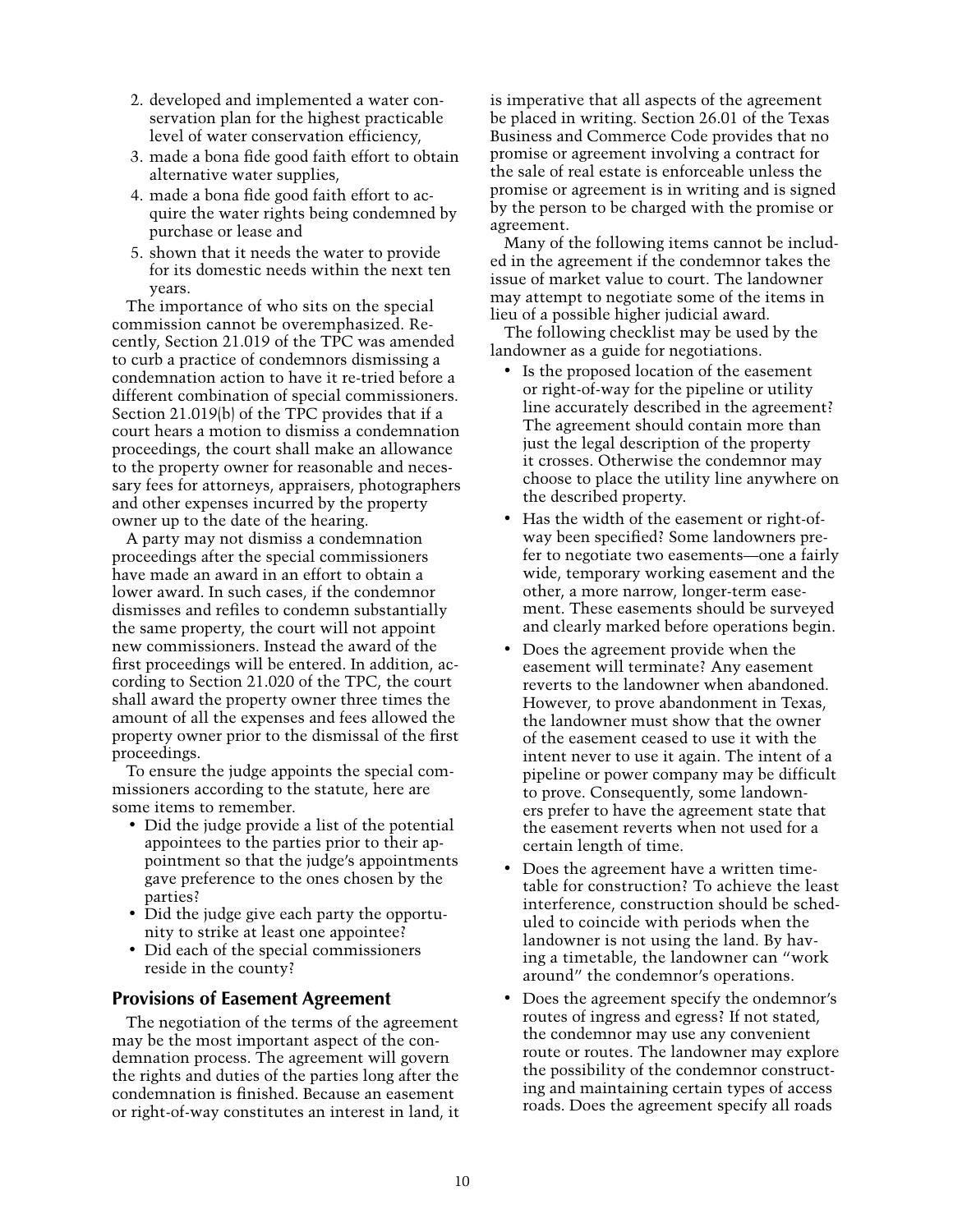used by the condemnor will be repaired to their former condition or improved when the construction is finished?

- • Will gates and/or cattleguards be constructed where the routes of ingress and egress enter and leave public roads? Most landowners prefer to keep gates locked where public trespass is a potential problem.
- Will gates and/or cattleguards be constructed where the easement crosses fence lines? Will fences be well braced before they are cut?
- Will temporary crossings be provided across open trenches or ditches?
- • Does the condemnor's actual use of the easement consider the following items?
	- 1. Limit number of pipes or lines to be laid or placed within the easement
	- 2. State the maximum size of the pipes to be laid
	- 3. State the maximum pressure or voltage the line or lines can transmit
	- 4. Determine the minimum depth for buried pipelines
	- 5. Limit the substances the pipeline(s) can transport
	- 6. Determine whether additional pipes or lines can to be laid or placed in the easement without further payments or additional damages
	- 7. Resolve whether the original pipes or lines can be replaced without additional payments or damages
	- 8. Establish maintenance and inspection schedules to be followed by the utility company (some landowners prefer to maintain the easement themselves)
	- 9. Resolve whether above-ground facilities can be built and state their locations
	- 10. Determine the manner trenches or ditches will be backfilled and compacted. (Some landowners state that only topsoil will be used to backfill the trench and a certain extra overburden of topsoil will be maintained for a given period of time to accommodate settling.)
	- 11. Specify how the easement will be cleaned and restored (Generally, the landowner will want all trees, brush and debris removed or burnt and rocks exceeding a certain diameter placed in a specific location to prevent erosion. Finally, the landowner will want the land restored to its former condition,

including depth and fertility of topsoil, replanted or resprigged as soon as practical after the operations cease.)

- 12. Specify the type of electrical support structures to be used—i.e., single pole versus multibase supports (This should have some bearing on the amount of compensation due the landowner.)
- 13. Depict the precise location of electrical support structures (Landowners want them in places where they may least interfere with farming or ranching operations.)
- 14. Limit the height of the power lines transversing the property (Landowners want them placed at heights that cause minimum interference with aerial seeding, crop-dusting or similar operations.)
- 15. Specify the locations of any aboveground structures such as test leads, markers and valves (Landowners want them in places where they least interfere with their operations.)
- • Is there an indemnity provision in the agreement to protect the landowner against any future lawsuits? An indemnity agreement provides that the condemnor will save and hold harmless the landowner against any legal causes of action, including environmental, levied against the landowner resulting from the condemnor's activities both on and off the land. The indemnity would be against both judgments and any legal fees incurred by the landowner in defense of a suit.
- Do the terms of the agreement state the condemnor's right to assign interest in the easement to a third party? If such provisions are present, some procedure to notify the landowner of such an assignment may be included. Further, the agreement should state that any assignment of rights must comply strictly with the original easement agreement and may not increase its burden.
- Do the payments coming to the landowner reflect three elements? (1) payment for the easement, (2) payment for damages to crops, timber or other products located within the easement and (3) payment for damages to crops, timber or other products located outside the easement. How will the payments be divided between the landowners and the surface tenant?
- • Is the condemnor liable for potential payment of damages for up to three years after the work is completed? If so, this will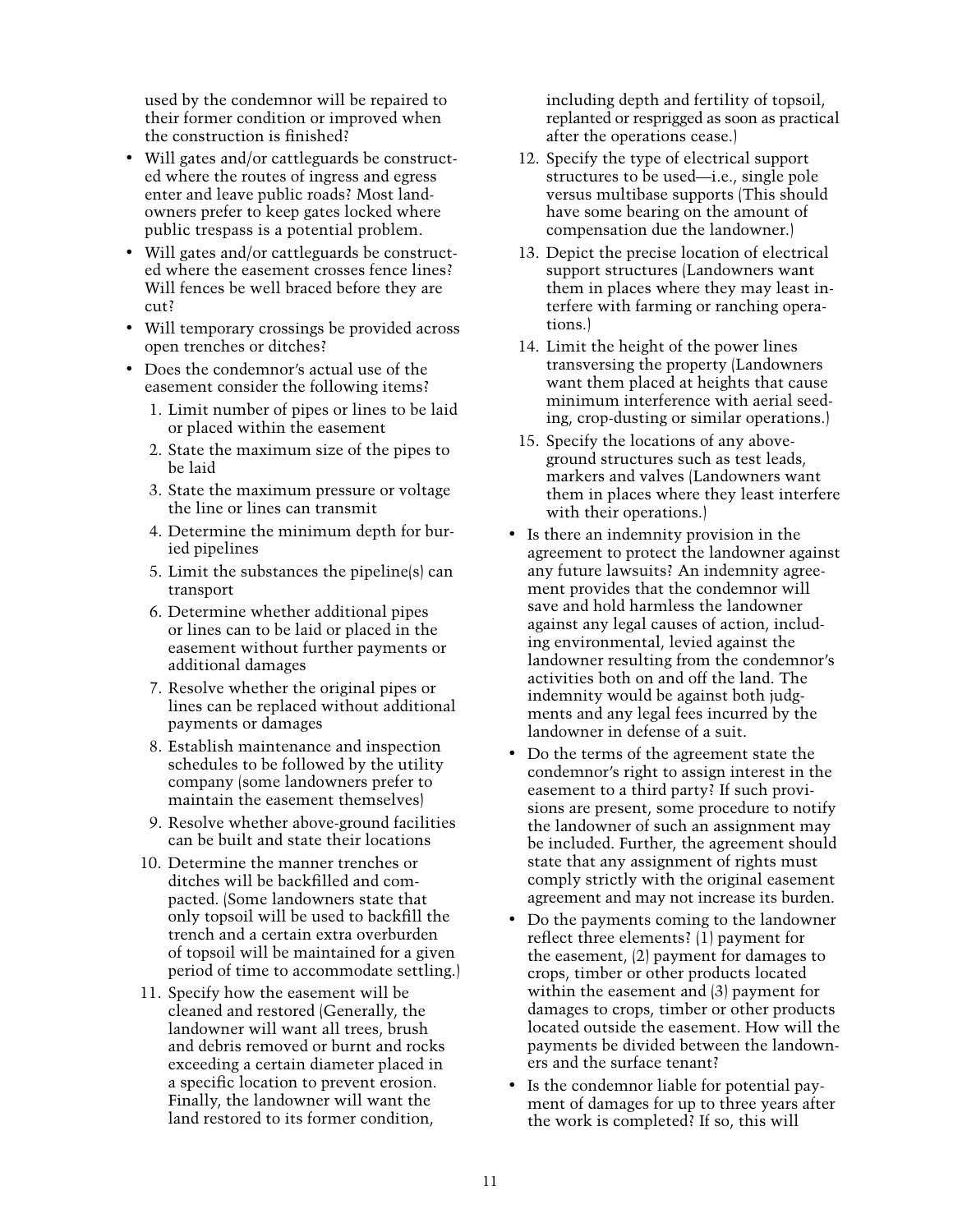ensure the land is properly filled when settling occurs, spots of erosion are carefully tended, injured trees that die later are paid for and other similar occurrences are compensated. The statute of limitations in Texas for these events is only two years unless specified in the agreement.

- • Is the condemnor liable for the payment of all survey and filing fees incurred incidental to the condemnation?
- What usage can the landowner make of the surface area within the easement after the construction is completed? Generally, the landowner should be able to use the surface in any way that will not interfere with the condemnor's activities.
- Does the price reflect the size and number of pipes or lines laid within the easement? For instance, the Oklahoma Wildlife Commission charges a set fee per rod for each pipe between one to six inches in diameter. For pipes exceeding six inches in diameter, a fixed surcharge is added. Similarly, for power lines, the Oklahoma Wildlife Commission charges a specific amount per rod for the easement, for a single pole, for a double post and per guy wire.
- • Are the details of the agreement in writing? Oral agreements generally are unenforceable.

#### **Miscellaneous**

The following items are other alternatives the landowners may find useful when negotiating an easement. No attempt has been made to rank them in the order of their importance.

• Apportion the payments for the acquisition of the actual easement, for special damages (if any) and for special benefits (if any). The reason for apportionment is twofold.

First, each payment is treated differently for taxes. For instance, payments received for the easement itself are first applied against the cost or adjusted basis of the land condemned as a nontaxable return of capital. Should the payment exceed the landowner's cost of adjusted basis, the excess is taxable if qualified replacement property is not purchased within a stipulated period. (See sections 1033 and 1231 of the Internal Revenue Code and Revenue Ruling 73-161.)

Special damages, on the other hand, are applied first against any expenses incurred by the landowner in securing the severance damages. This would include items such as fees for attorneys, appraisers or photographers. Any excess received above fees is applied against specific items in the following order until the balance is depleted:

- 1. Special benefits received on the remaining uncondemned land,
- 2. Restoration costs or replacement property and
- 3. Basis in the retained property.

Any remaining damages above these items becomes taxable to the recipient. If there is no apportionment of the payment or award, the lump sum is presumed for tax purposes to be a payment solely for the acquisition of the easement. (See IRS Revenue Ruling 59-173).

Secondly, should the dispute over value be taken to court, the appellate process may be made easier by arranging an apportionment. Suppose a landowner is satisfied with the award for the easement but dissatisfied with special damages. Unless an apportionment has been made, the landowner cannot appeal this single issue without appealing the total award.

- When negotiating with a condemnor, landowners may expect to defend their positions and be supported with pertinent facts. If the key issue centers on price, then current area market data and appraising services may be essential.
- • Be reasonable, be fair and be courteous at all times.
- Resist the temptation to tell an over-aggressive or discourteous representative of the condemnor, "We'll settle this matter in court." This permits the condemnor to end phase one and petition the court for the special commissioners' hearing. After the commissioners filed their award, the condemnor could take possession of the land and begin construction of their project. By cutting short negotiations, the landowners may be doing the condemnor a favor. After July 2, 2004, it is unclear what, if any, attempt the condemnor must make to purchase the land, short of making an offer to purchase.
- Strive, within reason, to establish a favorable out-of-court easement agreement. As stated earlier, many of the items discussed in the prior section cannot be obtained once the matter goes to court. Some of those items might be worth more in the long run than a present higher payment.
- • Be cooperative with advanced survey and construction crews. Do not try to block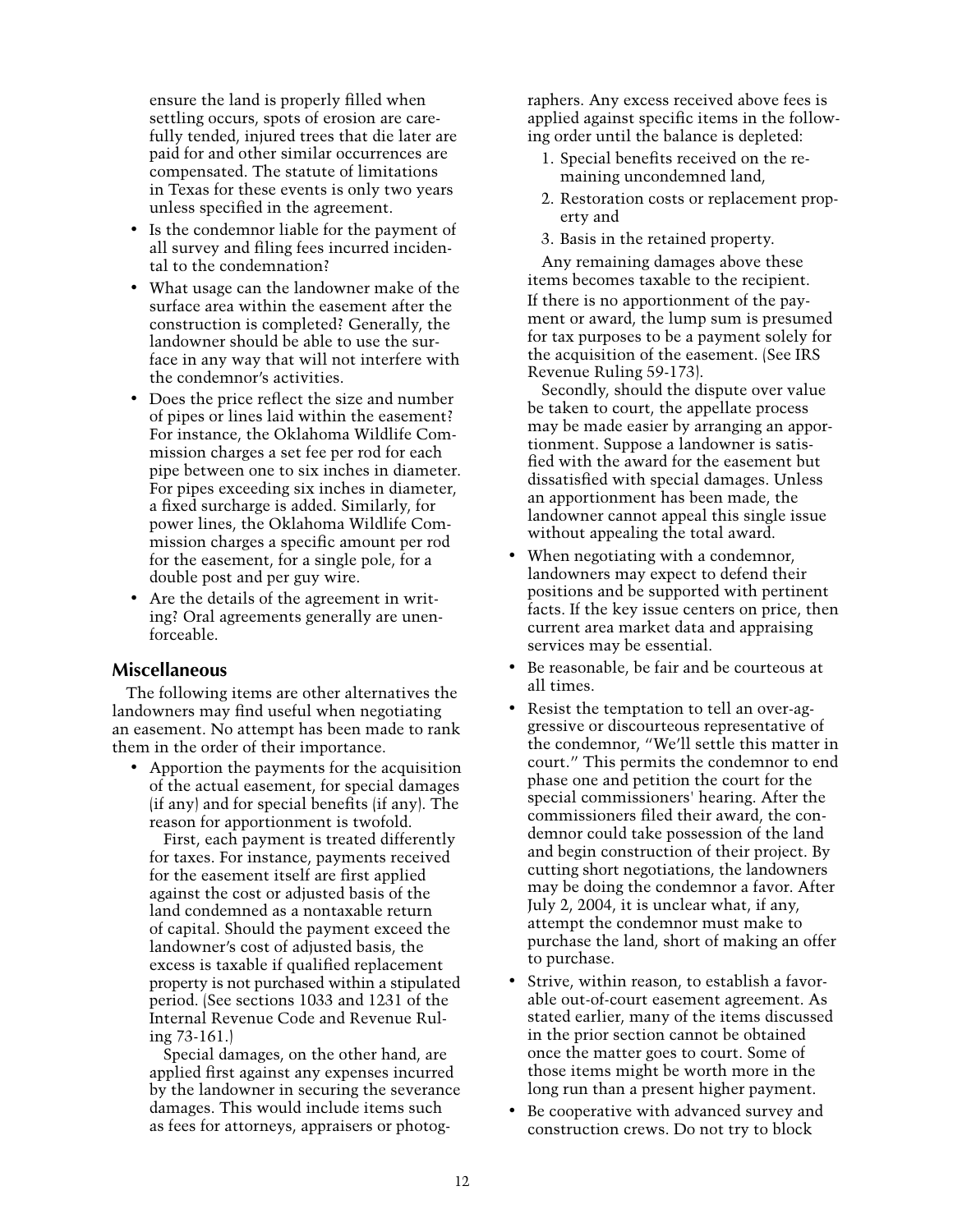their efforts as long as they are not conducting their operations negligently. However, do not forget to take comprehensive photographs of the area before, during and after their operations to authenticate any claims that may arise.

• Always make a counteroffer. Never remain silent in lieu of an offer. On July 2, 2004, the Texas Supreme Court ruled that silence signifies a rejection of the offer and justifies the condemnor to end phase one and petition the court for the special commissioners' hearing.

#### **Conclusion**

The condemnor's rights are paramount to those of the condemnee. However, the sooner landowners act, and act properly to protect their interests, the greater their choice of alternatives.

The sole intent of this report is to inform landowners about the power of eminent domain and the process of condemnation as they are applied and followed in Texas. Also some items have been included for landowners to consider when faced with condemnation.

This report is not a substitute for competent legal counsel or a competent land appraiser.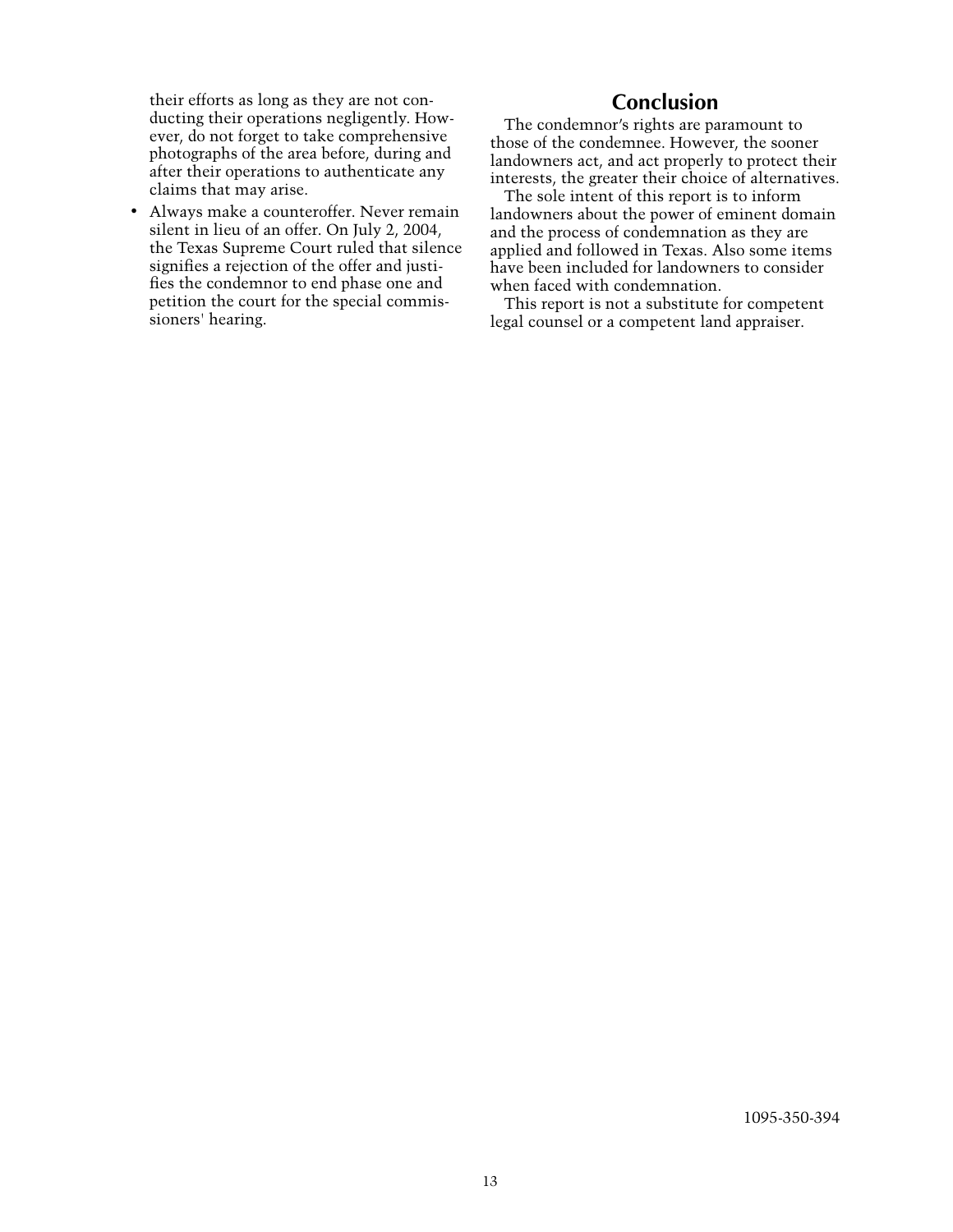#### **Glossary**

**Appropriation**—The taking of private property for public use in the exercise of the power of eminent domain.

**Assess**—To fix the amount of the damages or the value of certain property.

**Assignment**—The transfer of property or property rights to another.

**Bona fide**—In good faith; honestly, openly, sincerely, without deceit or fraud.

**Condemnation**—The process by which property of a private owner is taken for public use, without consent, but upon the award and payment of just compensation.

**Compensation**—The equivalent in money for a loss sustained; remuneration or satisfaction for injury, damage or loss incurred.

**Condemnee**—The person whose property is being taken by condemnation.

**Condemnor**—The person or entity taking private property through condemnation.

**De novo appeal**—An appeal from a lower court to a higher court whereby a complete new trial takes place. All records of the former trial are irrelevant in the new proceedings.

**Divest (or devest)**—To deprive; to take away.

**Due process**—A constitutional guarantee requiring every person to have protection of a day in court and the benefit of general law. It requires a notice and opportunity to be heard and to defend in an orderly proceeding adapted to the nature of the case.

**Easement**—The right of one person or entity to use the land of another for a special purpose.

**Egress**—The right or permission to exit from the property of another.

**Eminent domain**—The power or right of the state, or someone acting in the name of the state and under its authority, to take private property for a public use.

**Fair market value or market value**—The price property will bring when offered for sale by one who desires to sell but is not obligated to sell and is bought by one who desires to buy but is under no necessity of buying.

**Fourteenth Amendment**—An amendment to the U.S. Constitution that, among other things, secures all persons against any state action that is in deprivation of life, liberty or property without due process of law or denial of the equal protection of the laws.

**Indemnity agreement**—An agreement whereby one person secures protection from another against anticipated losses, liabilities or penalties.

**Ingress**—The right or permission to enter the property of another.

**Petition**—The initial pleadings in a judicial action; an application made to a court.

**Private property**—Property belonging absolutely to an individual; property not belonging to the sovereign.

**Public necessity**—A constitutional provision restricting the power of eminent domain to the amount of land absolutely needed for public purposes.

**Public use**—A constitutional provision restricting the power of eminent domain on occasions where the resulting service or use shall affect the inhabitants of the community as a whole, not merely certain individuals.

**Right-of-way**—A right of passage over another person's land.

**Special benefits**—The increase in value to a remaining tract of land resulting from part of it being taken by condemnation.

**Special damages**—The decrease in value to a remaining tract of land resulting from a part of it being taken by condemnation.

**Suit or lawsuit**—A proceeding by one person or persons against another or others in a court of justice.

**Unity-of-use submission**—A particular means of ascertaining market value in a partial taking. It is used whenever the condemnation of a part of a tract of land causes the value of the condemned and uncondemned land to be less than the two tracts taken as a whole.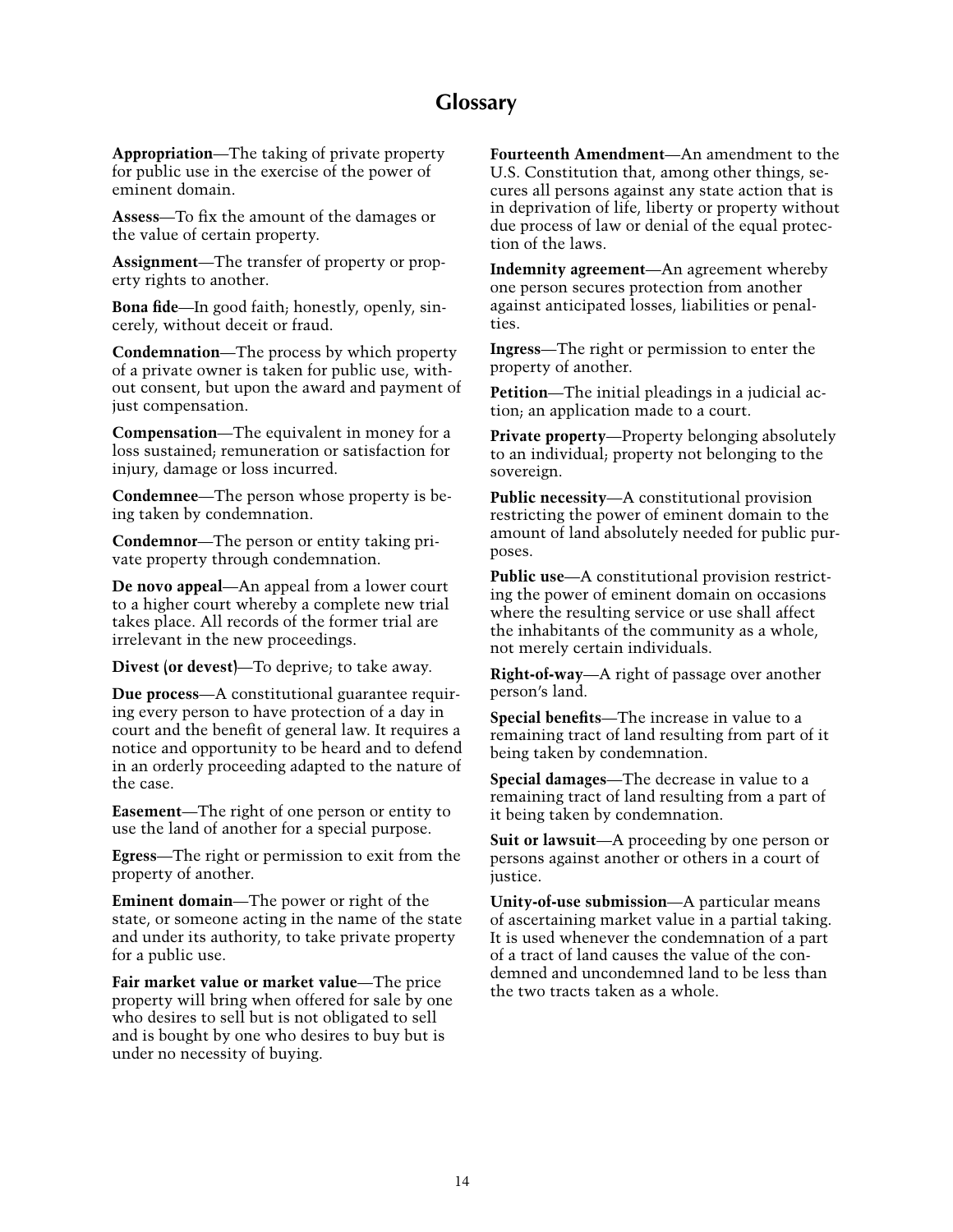## **Jurisdiction of Texas Courts in Eminent Domain Cases Subchapter A of Chapter 21 of the Texas Property Code Section 21.001. Concurrent Jurisdiction**

District courts and county courts at law have *concurrent\** jurisdiction in eminent domain cases. A county court has no jurisdiction in eminent domain cases.

#### **Section 21.002, Transfer of Cases**

If an eminent domain case is pending in a county court at law and the court determines that the case involves an issue of title or any other matter that cannot be fully adjudicated in that court, the judge shall transfer the case to a district court.

#### **Section 21.003, District Court Authority**

A district court may determine all issues, including the authority to condemn property and the assessment of damages, in any suit:

- (1) in which this state, a political subdivision of this state, a person, an association of persons, or a corporation is a party; and
- (2) that involves a claim for property or a corporation is a party; and occupied by the party under the party's eminent domain authority or for an injunction to prevent the party from entering or using the property under the party's eminent domain authority.

\*Concurrent jurisdiction means that more than one court is authorized to hear and decide the matter. The one that actually hears and decides the case lies solely within the petitioner's discretion.